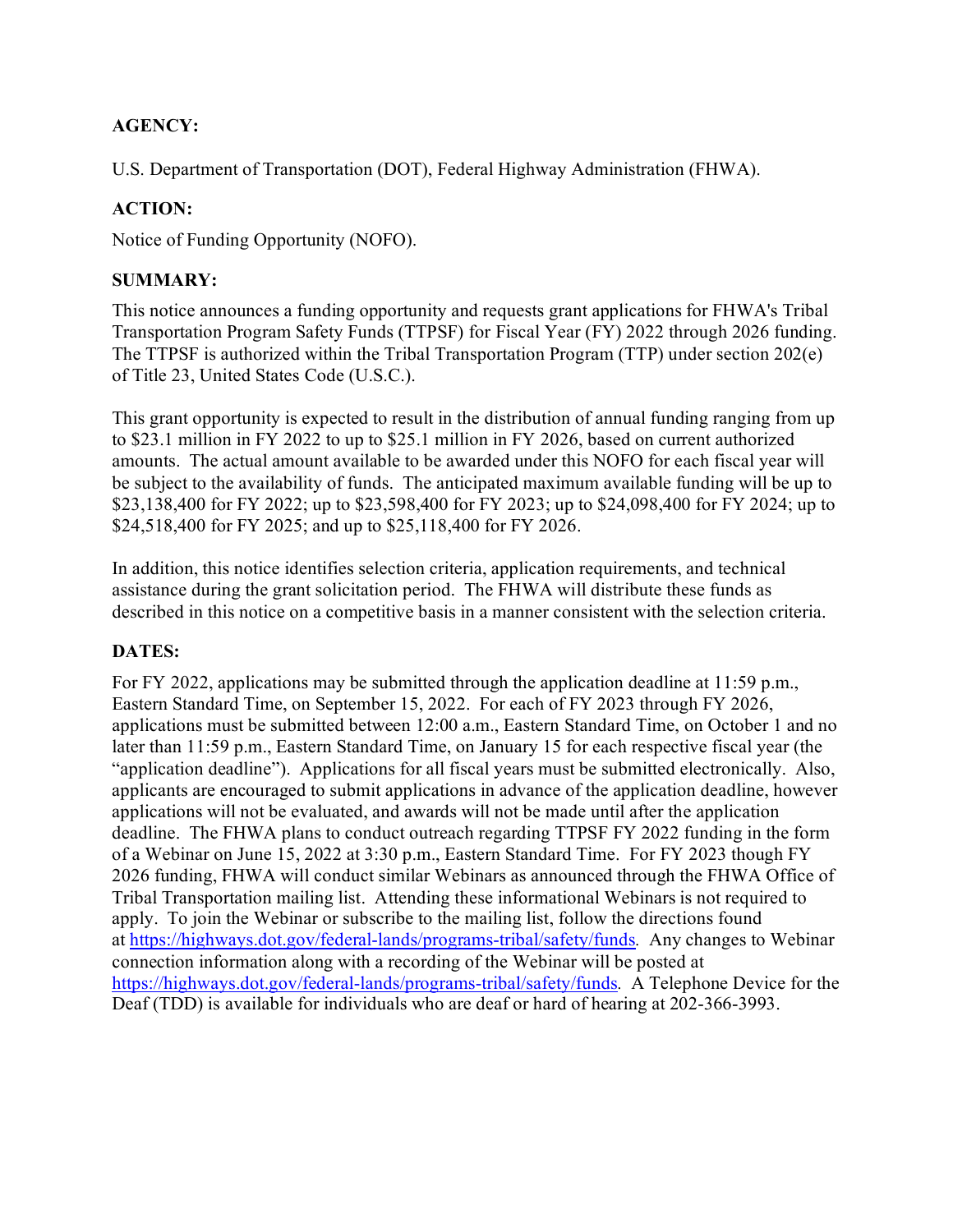### **ADDRESSES:**

Applications must be submitted electronically through the Website: [https://highways.dot.gov/federal-lands/programs-tribal/safety/funds.](https://highways.dot.gov/federal-lands/programs-tribal/safety/funds)

#### **FOR FURTHER INFORMATION CONTACT:**

For further information concerning this notice please contact: Adam Larsen TTPSF Program Manager Office of Tribal Transportation Office of Federal Lands Highway Federal Highway Administration 610 East 5th Street, Vancouver, WA 98661 Email: [TTPSF@DOT.GOV](mailto:TTPSF@DOT.GOV)  Phone: 360-619-2601 Office hours are from 7:00 a.m. to 3:30 p.m. Pacific Standard Time, Monday through Friday, except Federal holidays.

For legal questions, please contact: Michelle Andotra Office of the Chief Counsel Federal Highway Administration 60 Forsyth Street, SW, Suite 8M5 Atlanta, GA 30303 Email: [Michelle.Andotra@dot.gov](mailto:Michelle.Andotra@dot.gov) Phone: 404-562-3679 Office hours are from 8:00 a.m. to 4:30 p.m. Eastern Standard Time, Monday through Friday, except Federal holidays.

## **SUPPLEMENTARY INFORMATION:**

#### **Background**

A listing of TTPSF projects/activities that Tribes were previously awarded, answers to frequently asked questions, and additional safety-related information can be found at <https://highways.dot.gov/federal-lands/programs-tribal/safety/funds> *.*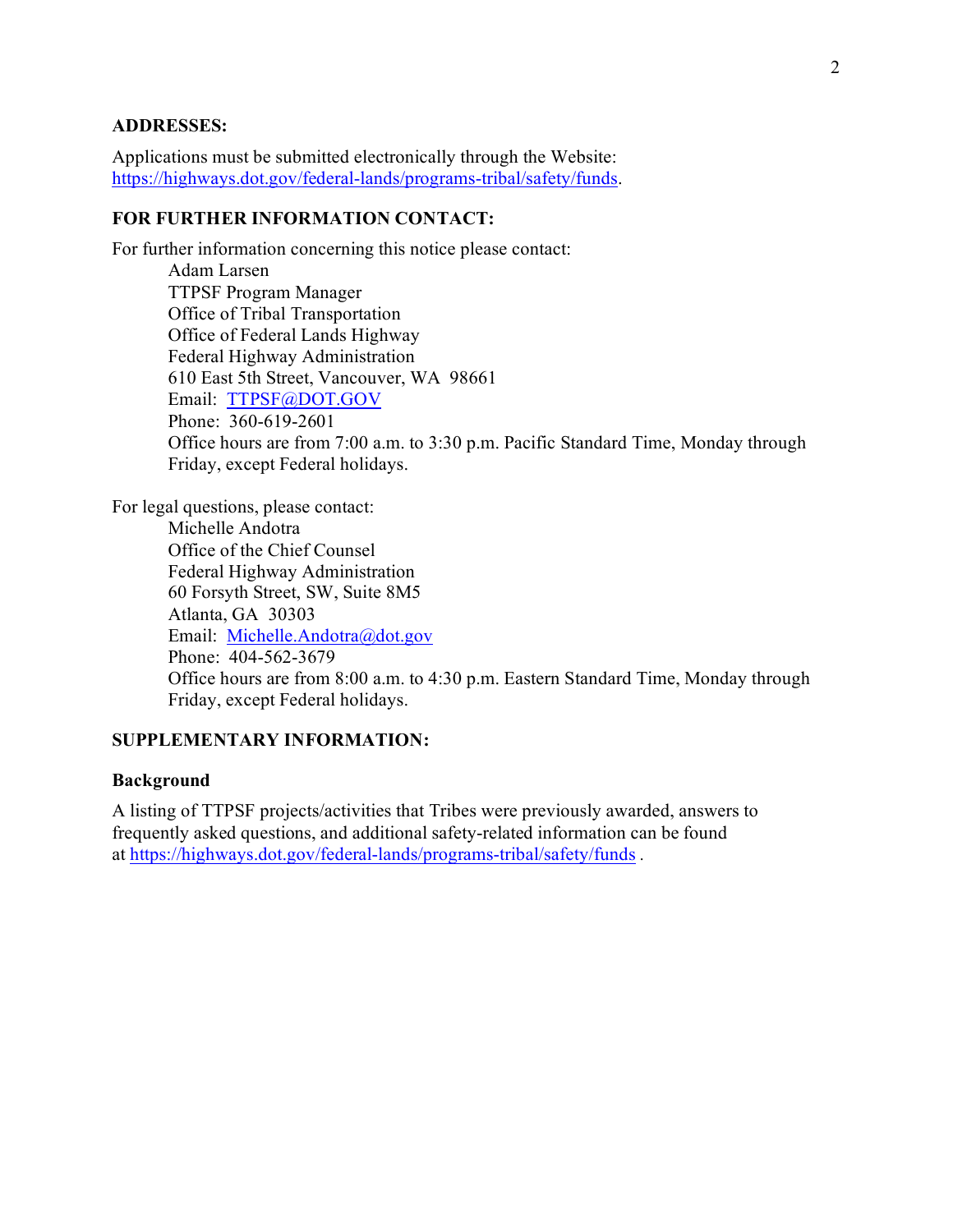# **Table of Contents**

| 3. Unique Entity Identifier and System for Award Management (SAM) 13 |  |
|----------------------------------------------------------------------|--|
|                                                                      |  |
|                                                                      |  |
|                                                                      |  |
|                                                                      |  |
|                                                                      |  |
|                                                                      |  |
|                                                                      |  |
|                                                                      |  |
|                                                                      |  |
|                                                                      |  |
|                                                                      |  |
|                                                                      |  |
|                                                                      |  |
|                                                                      |  |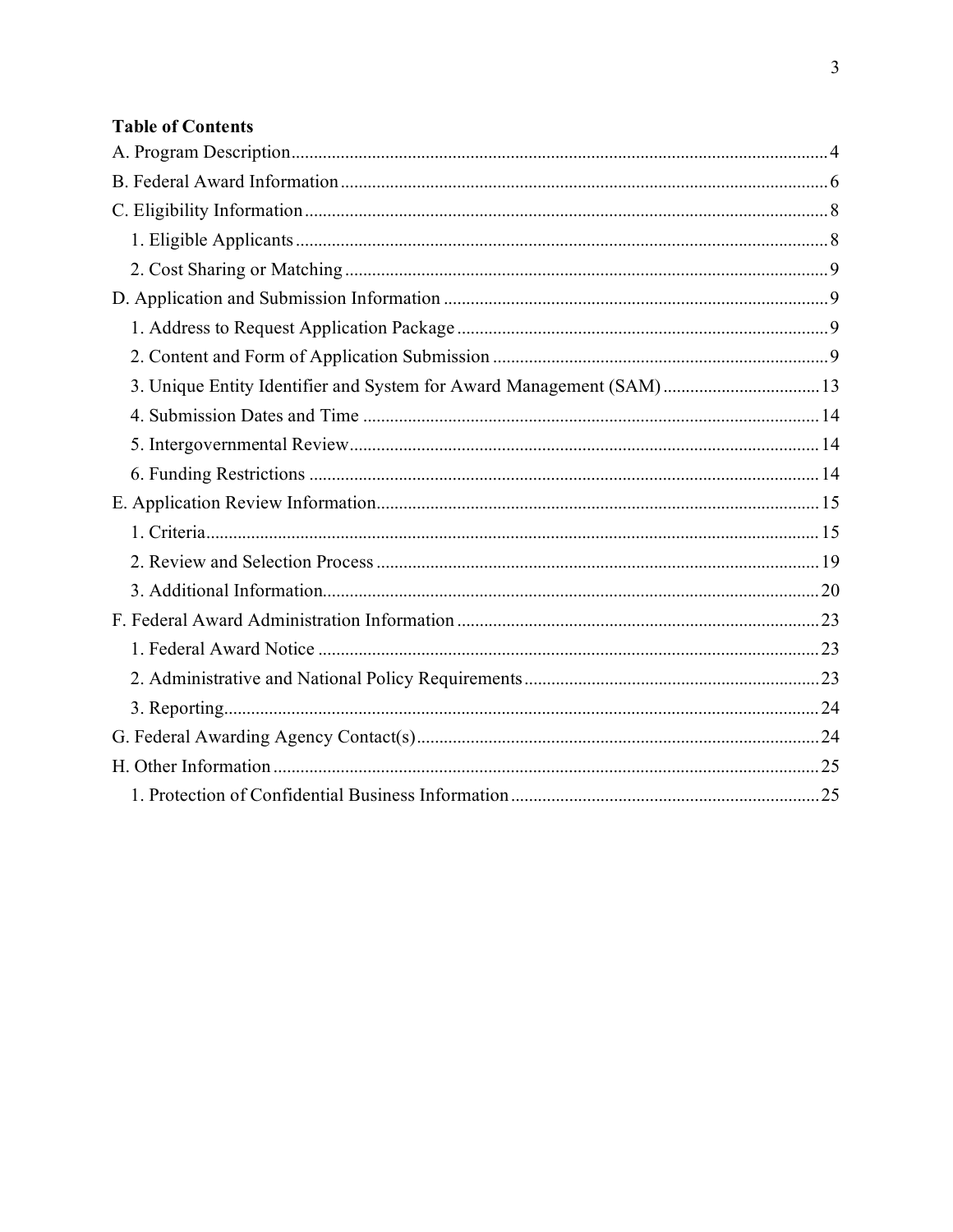### <span id="page-3-0"></span>**A. Program Description**

The National Roadway Safety Strategy (issued January 27, 2022) commits the DOT and FHWA to respond to the current crisis in traffic fatalities by "taking substantial, comprehensive action to significantly reduce serious and fatal injuries on the Nation's roadways," in pursuit of the goal of achieving zero highway deaths. FHWA recognizes that zero is the only acceptable number of deaths on our roads and achieving that is our safety goal. FHWA therefore encourages Tribes and other funding recipients to prioritize safety in all Federal highway investments and in all appropriate projects, using relevant funding, including funds from TTPSF. Additional information about the National Roadway Safety Strategy can be found in Section E.4 of this NOFO and at [https://www.transportation.gov/NRSS.](https://www.transportation.gov/NRSS)

Under 23 U.S.C. § 202(e), FHWA sets aside not more than four percent of the funds made available under the Tribal Transportation Program for each fiscal year to be allocated based on an identification and analysis of highway safety issues and opportunities on Tribal land on application of the Indian Tribal governments for eligible projects described in 23 U.S.C.  $§ 148(a)(4).$ 

Since TTPSF was created under the Moving Ahead for Progress in the 21st Century Act (MAP-21), FHWA has awarded approximately \$79 million over multiple rounds of competitive grants to federally recognized Indian Tribes for 765 projects, including to develop safety plans and to address safety issues in Tribal areas. The goal of TTPSF is to reduce deaths or serious injuries in transportation-related crashes in Tribal areas. The FHWA will prioritize projects that incorporate safety into existing infrastructure. Strategic safety planning, data collection and analysis, and the implementation of safety projects are objectives that contribute to achievement of the TTPSF goal. Successful TTPSF projects leverage resources, encourage partnerships, result from strategic safety planning, and have the data to support the applicants' approach in addressing the prevention and reduction of death or serious injuries in transportation-related crashes.

The TTPSF emphasizes the development of strategic transportation safety plans using a datadriven process as a means for Tribes to determine how transportation safety needs will be addressed in Tribal communities. Transportation safety plans are a tool used to identify risk factors that lead to serious injury or death and organize various entities to strategically reduce risk. Transportation safety plans are aimed at preventing transportation-related fatalities and serious injuries in a locality that may include--

- A goal and timeline for eliminating fatalities and serious injuries;
- An analysis of the location, severity, and contributing factors of vehicle-involved crashes in a locality;
- An analysis of community input, gathered through public outreach and education;
- A data-driven approach to identify projects or strategies to prevent fatalities and serious injuries in a locality, such as those involving-
	- a. Education and community outreach;
	- b. Effective methods to enforce traffic laws and regulations;
	- c. New vehicle or other transportation-related technologies; and
	- d. Roadway planning and design; and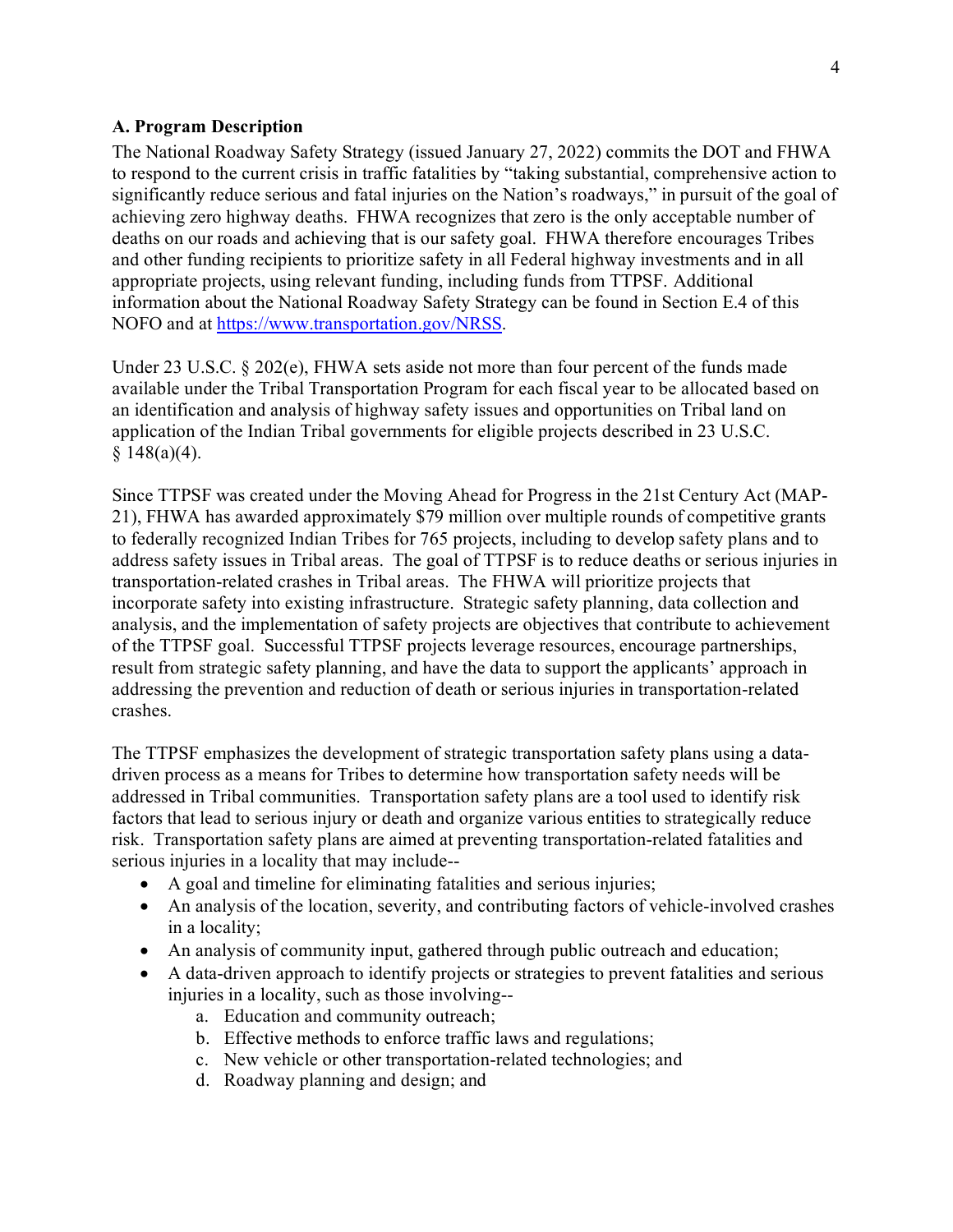• Mechanisms for evaluating the outcomes and effectiveness of the transportation safety plan, including the means by which that effectiveness will be reported to residents in a locality.

More information on the development of transportation safety plans can be found on the FHWA's website at [https://highways.dot.gov/federal-lands/programs-tribal/safety/safety-plan](https://highways.dot.gov/federal-lands/programs-tribal/safety/safety-plan-toolkit)[toolkit.](https://highways.dot.gov/federal-lands/programs-tribal/safety/safety-plan-toolkit)

Projects submitted as part of a grant application must be consistent with a transportation safety plan and must (i) correct or improve a hazardous road location or feature or (ii) address a highway safety problem (23 U.S.C. § 202(e), 148(a)(4)). Projects must be identified through a data-driven process. The TTPSF is focused on improving transportation safety, but many TTPSF projects also address community health, livability, sustainability, transportation alternatives, and climate change.

Safety data is critical for informed transportation safety decisions; as such, TTPSF also places an emphasis on assessment and improvement of traffic records systems (primarily crash data systems). Tools to improve crash data planning, collection, and analysis, including guidelines for conducting a crash records self-assessment, can be found in the Tribal Crash Reporting Toolkit at [https://www.tribalsafety.org/tribal-crash-reporting-toolkit.](https://www.tribalsafety.org/tribal-crash-reporting-toolkit)

Tribes can reduce the risk of serious roadway departure crashes by deploying roadway improvements designed to keep drivers in their lane, to provide recoverable roadsides, and to reduce the severity of a roadway departure crash if one does occur. Rather than relying on location specific crash history alone, systemic roadway departure countermeasures are selected by considering risk factors frequently involved in roadway departure crashes. The FHWA established a new category in FY 2021, the systemic roadway departure countermeasures category, with a flexible goal to allocate 25 percent of the available TTPSF for this category. Because roadway departure crashes in Tribal areas are significantly overrepresented in horizontal curves, improvements in this category will first prioritize improvement of higher risk horizontal curves before addressing tangent sections. The following list shows the countermeasures, in order of priority, that will be considered in the Systemic Roadway Departure Countermeasures category:

- Horizontal alignment warning signs required or recommended by Table 2C-5 of the Manual on Uniform Traffic Control Devices (MUTCD);
- Horizontal alignment warning signs identified as optional in Table 2C-5 of the MUTCD when additional risk factors exist;
- Delineators in curves as described in Chapter 3F of the MUTCD;
- First installation, including design, of center line and edge line markings up to 300 feet approaching and through a horizontal curve;
- Edge line rumble stripes, including narrow longitudinal rumble strips, up to 300 feet approaching and through horizontal curves;
- Center line rumble stripes up to 300 feet approaching and through horizontal curves;
- Delineators in tangent sections as described in Chapter 3F of the MUTCD;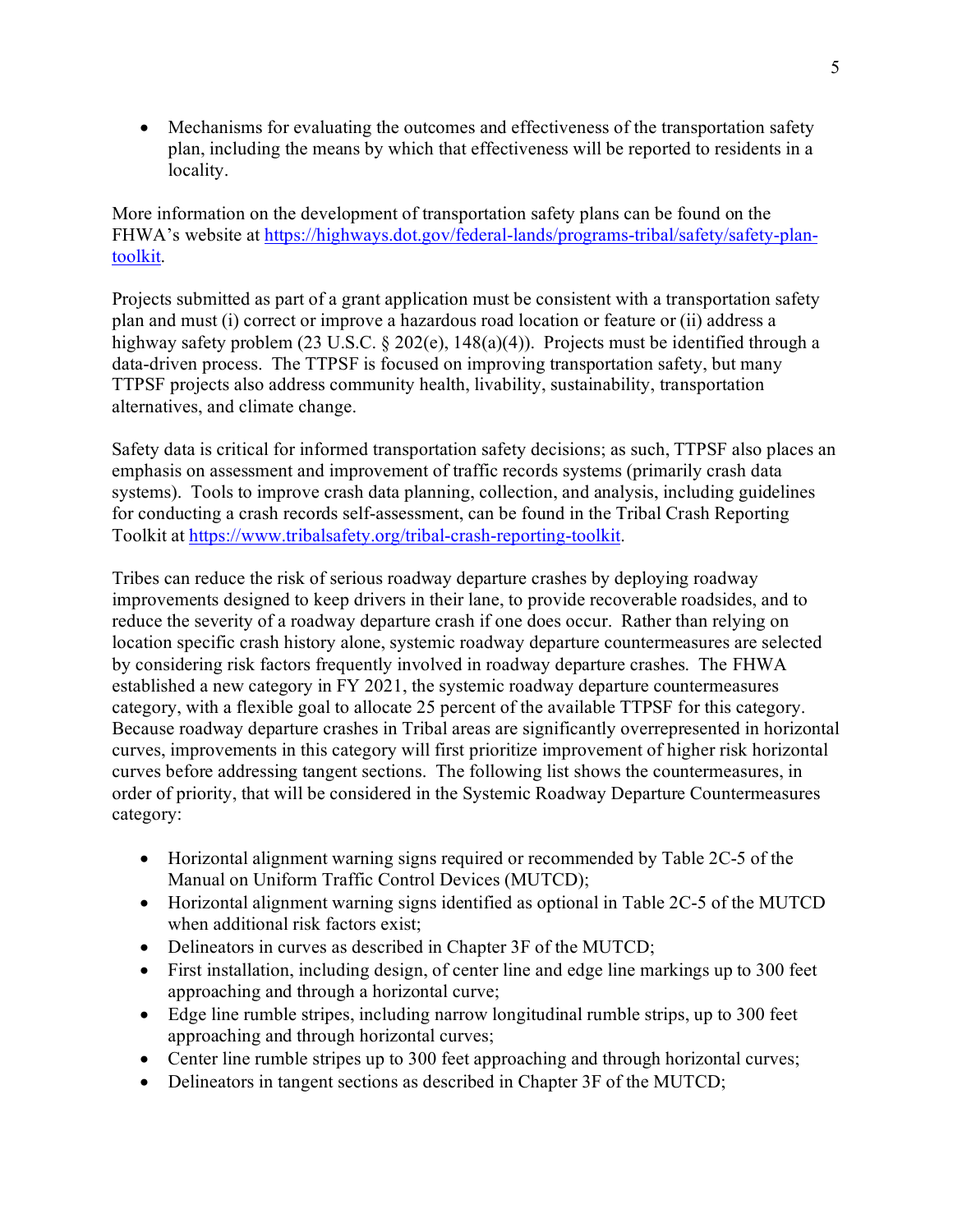- First installation, including design, of center line and edge line markings on tangent sections of roadway;
- Edge line rumble strips or rumble stripes on tangent sections with at least 3 feet of paved shoulder;
- Narrow longitudinal rumble stripes on tangent sections with less than 3 feet of paved shoulder;
- Center line rumble strips on tangent sections with at least 22 feet of pavement width;
- Mitigation of roadside hazards to establish or widen clear zones in horizontal curves including clearing and grubbing, removal of fixed objects, and replacement with crashworthy devices; and
- Mitigation of roadside hazards to establish or widen clear zones along tangent sections of roadway including clearing and grubbing, removal of fixed objects, and replacement with crashworthy devices but excluding roadside slope flattening.

Activities eligible for the Systemic Roadway Departure Countermeasures category are also eligible for the Infrastructure Improvements category, which uses different selection criteria and does not prioritize project types.

A wide variety of projects are eligible under the Infrastructure Improvements and Other Eligible activities as listed in 23 U.S.C. § 148(a)(4) category. Pedestrian safety, intersections, speed management, and roadway departure are examples of issues that may be identified in a Tribe's transportation safety plan and addressed by a project submitted for funding in the Infrastructure Improvements category. Applicants should review the non-exhaustive eligibility list in 23 U.S.C. § 148(a)(4) for examples of projects that are eligible for the Infrastructure Improvements category.

A listing of TTPSF projects/activities that Tribes were previously awarded, answers to frequently asked questions, and additional safety-related information can be found at <https://highways.dot.gov/federal-lands/programs-tribal/safety/funds>*.*

For purposes of awarding funds under this program in FY 2022 through FY 2026, FHWA has identified four award categories: (1) safety plans; (2) data assessment, improvement, and analysis activities; (3) systemic roadway departure countermeasures; and (4) infrastructure improvements and other eligible activities as listed in 23 U.S.C. § 148(a)(4).

The Catalog of Federal Domestic Assistance number for this funding opportunity is 20.205, Highway Planning and Construction.

# <span id="page-5-0"></span>**B. Federal Award Information**

Eligible projects are those described in 23 U.S.C.  $\S$  148(a)(4), which include strategies, activities, and projects on a public road that are consistent with a transportation safety plan and (i) correct or improve a hazardous road location or feature, or (ii) address a highway safety problem.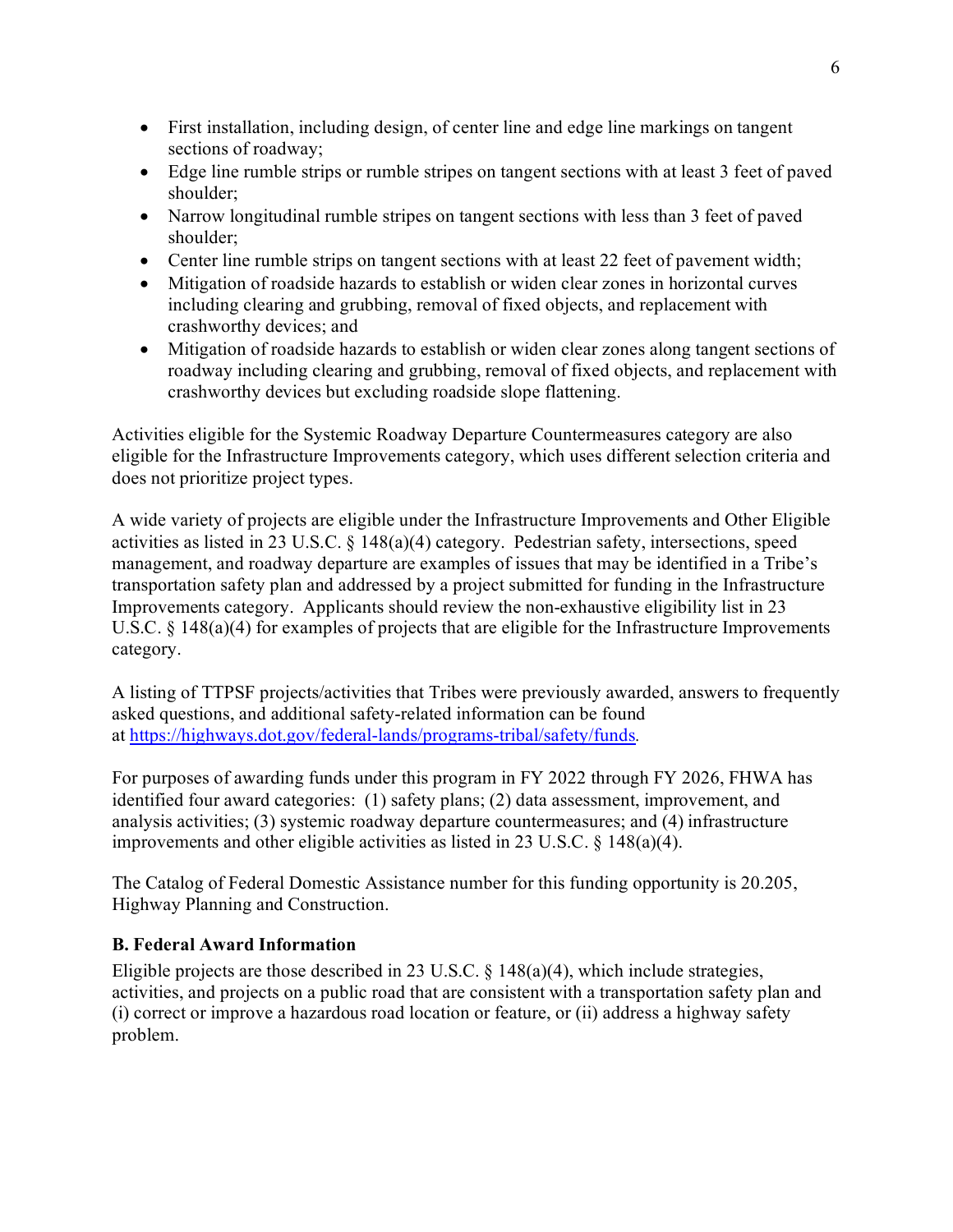Under 23 U.S.C.  $\S$  148(a)(4)(B), eligible projects are limited to the following:

(i) An intersection safety improvement that provides for the safety of all road users, as appropriate, including a multimodal roundabout.

(ii) Pavement and shoulder widening (including addition of a passing lane to remedy an unsafe condition).

(iii) Installation of rumble strips or another warning device, if the rumble strips or other warning devices do not adversely affect the safety or mobility of bicyclists and pedestrians, including persons with disabilities.

(iv) Installation of a skid-resistant surface at an intersection or other location with a high frequency of crashes.

(v) An improvement for pedestrian or bicyclist safety or safety of persons with disabilities.

(vi) Construction and improvement of a railway-highway grade crossing safety feature, including installation of protective devices or a grade separation project.

(vii) The conduct of a model traffic enforcement activity at a railway-highway crossing. (viii) Construction or installation of features, measures, and road designs to calm traffic and reduce vehicle speeds.

(ix) Elimination of a roadside hazard.

(x) Installation, replacement, and other improvement of highway signage and pavement markings, or a project to maintain minimum levels of retroreflectivity, that addresses a highway safety problem consistent with a State strategic highway safety plan (SHSP).

(xi) Installation of a priority control system for emergency vehicles at signalized intersections.

(xii) Installation of a traffic control or other warning device at a location with high crash potential.

(xiii) Transportation safety planning.

(xiv) Collection, analysis, and improvement of safety data.

(xv) Planning integrated interoperable emergency communications equipment, operational activities, or traffic enforcement activities (including police assistance) relating to work zone safety.

(xvi) Installation of guardrails, barriers (including barriers between construction work zones and traffic lanes for the safety of road users and workers), and crash attenuators. (xvii) The addition or retrofitting of structures or other measures to eliminate or reduce crashes involving vehicles and wildlife.

(xviii) Installation of yellow-green signs and signals at pedestrian and bicycle crossings and in school zones.

(xix) Construction and operational improvements on high risk rural roads.

(xx) Geometric improvements to a road for safety purposes that improve safety.

(xxi) A road safety audit.

(xxii) Roadway safety infrastructure improvements consistent with the recommendations included in the publication of FHWA entitled "Highway Design Handbook for Older Drivers and Pedestrians" (FHWA-RD-01-103), dated May 2001 or as subsequently revised and updated.

(xxiii) Truck parking facilities eligible for funding under section 1401 of the MAP-21. (xxiv) Systemic safety improvements.

(xxv) Installation of vehicle-to-infrastructure communication equipment.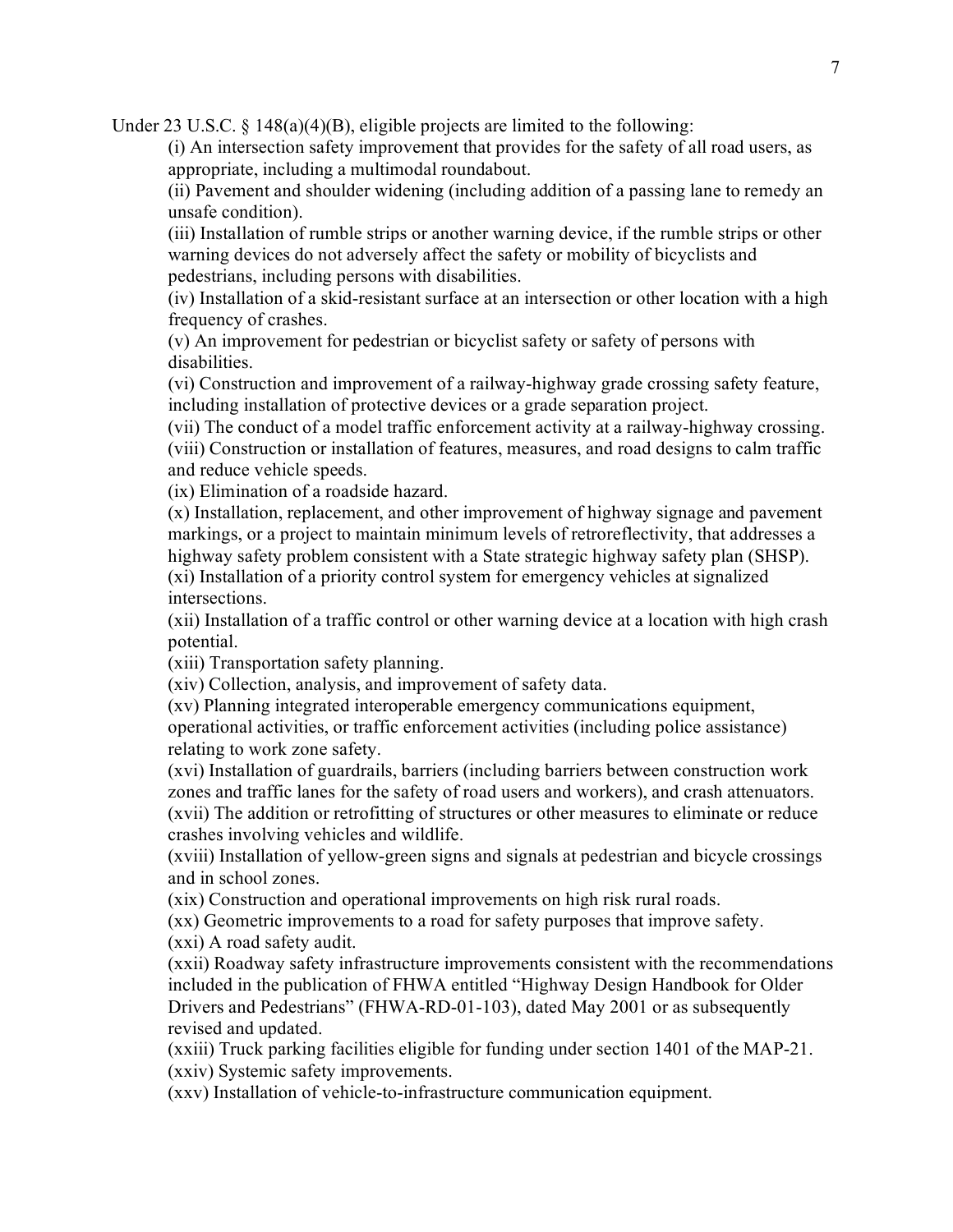(xxvi) Installation or upgrades of traffic control devices for pedestrians and bicyclists, including pedestrian hybrid beacons and the addition of bicycle movement phases to traffic signals.

(xxvii) Roadway improvements that provide separation between pedestrians and motor vehicles or between bicyclists and motor vehicles, including medians, pedestrian crossing islands, protected bike lanes, and protected intersection features.

(xxviii) A pedestrian security feature designed to slow or stop a motor vehicle. (xxix) A physical infrastructure safety project not described in clauses (i) through (xxviii).

The Infrastructure Investment and Jobs Act (also known as the "Bipartisan Infrastructure Law" (BIL)), Public Law 117-58, added eligibilities to the Highway Safety Improvement Program (HSIP) for non-infrastructure safety projects known as specified safety projects. Those changes to eligibility for HSIP are not transferable to TTPSF because the establishing legislation for TTPSF in 23 U.S.C. § 202(e) specifically refers to projects described in 23 U.S.C. § 148(a)(4). Tribes should continue to identify multi-disciplinary strategies such as improvements to enforcement, emergency medical services, and education to address the challenges identified in their safety plans. Funding to implement such strategies may be available through the Indian Highway Safety Program managed by the Bureau of Indian Affairs (BIA) Office of Justice Services, the Tribal Injury Prevention Cooperative Agreement Program managed by the Indian Health Service, the Safe Streets and Roads for All Program managed by the U.S. Department of Transportation, or transportation safety programs managed by States. Relevant contacts may be found at [https://www.tribalsafety.org/state-contacts.](https://www.tribalsafety.org/state-contacts)

Upon award, successful applicants will receive TTPSF funds through their existing TTP contracting methodology with either FHWA or the BIA. Upon completion of a TTPSF project, funds that are not expended are to be recovered and returned to FHWA to be made available for the following year's TTPSF grant cycle.

### <span id="page-7-0"></span>**C. Eligibility Information**

To be selected for a TTPSF award, an applicant must be a federally recognized Indian Tribe and the project must be an eligible project, as defined in 23 U.S.C. § 148(a)(4)(B). For a description of eligible projects, please see Section B of this Notice.

# <span id="page-7-1"></span>1. Eligible Applicants

Eligible applicants for TTPSF discretionary grants are federally recognized Indian Tribes identified on the list of "Indian Entities Recognized and Eligible to Receive Services from the Bureau of Indian Affairs" (published at [86 FR 18552](https://www.federalregister.gov/d/2020-01707/p-8) or future updates). Other entities may partner with a Tribal government to submit an application, but the eligible applicant must be a federally recognized Indian Tribe. A Tribe may submit more than one application; however, only one project may be included in each application. In the event a Tribe submits more than one application, each application will be evaluated separately.

The FHWA anticipates high demand for this limited amount of funding and encourages applications with scalable requests that allow more Tribes to receive funding and applications for requests that identify a commitment of other funding sources to complement TTPSF funding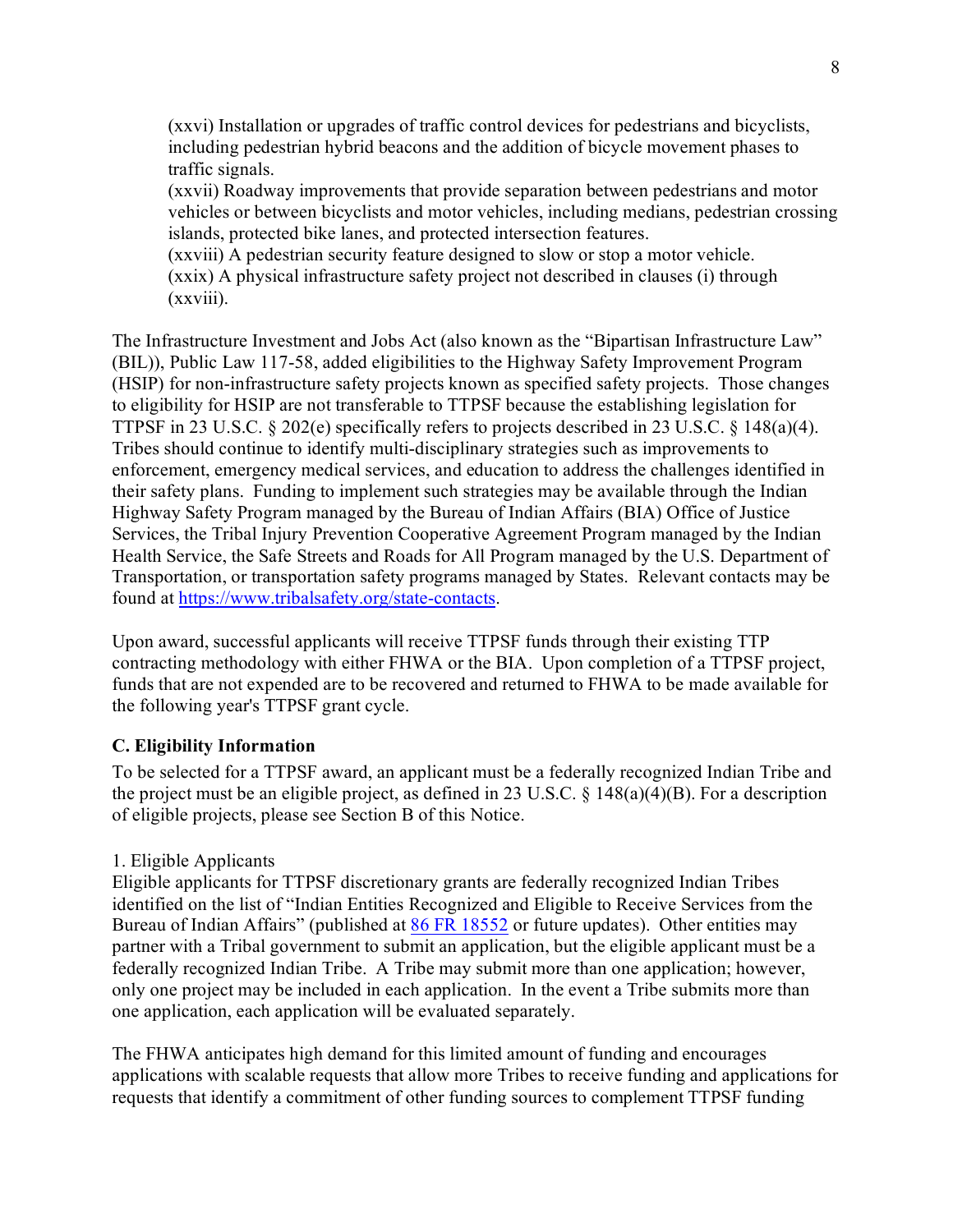requests. Applicants should clearly demonstrate the independent components of each project that can be completed if only partial funding is provided. Applicants should demonstrate the capacity to successfully implement the proposed request in a timely manner and ensure that cost estimates and timelines to complete deliverables are included in their applications.

Recipients of prior TTPSF funds may submit applications during this current round according to the selection criteria. However, to be competitive, the applicant should demonstrate the extent to which the previously funded project or projects has met estimated project schedules and budget, as well as the ability to realize the outcomes for previous awards.

#### <span id="page-8-0"></span>2. Cost Sharing or Matching

There is no matching requirement for the TTPSF. However, if the total amount of funding requested for applications rated "highly qualified" or "qualified," or independent components of such applications, exceeds the amount of available funding, FHWA may give priority consideration to those projects that show a commitment of other allowable<sup>1</sup> funding sources to complement a TTPSF funding request. Therefore, leveraging a TTPSF request with other funding sources is encouraged. Under previous notices, the "leveraging of TTPSF funds with other funding" has been used as a selection criterion rather than an element that is considered when prioritizing applications after rating. For this notice, the leveraging will not be used as a factor during the merit review of the applications and will only be considered after assigning the ratings when the total amount requested for "highly qualified" rated applications, or independent components of such applications, exceeds the amount of available funding. Additional information about leveraging funds can be found in the TTPSF frequently asked questions at: [https://highways.dot.gov/federal-lands/programs-tribal/safety/funds.](https://highways.dot.gov/federal-lands/programs-tribal/safety/funds)

#### <span id="page-8-1"></span>**D. Application and Submission Information**

#### <span id="page-8-2"></span>1. Address to Request Application Package

The application package can be downloaded at: [https://highways.dot.gov/federal](https://highways.dot.gov/federal-lands/programs-tribal/safety/funds)[lands/programs-tribal/safety/funds](https://highways.dot.gov/federal-lands/programs-tribal/safety/funds) or from Grants.gov. For a TDD please call 202-366-3993. If potential applicants are unable to download the application package from the internet, they may send a written request for a paper copy to [TTPSF@dot.gov](mailto:TTPSF@dot.gov) or Adam Larsen, Safety Program Manager, Office of Tribal Transportation, Federal Highway Administration, 610 E 5th Street, Vancouver, WA 98661.

If any changes are made to this NOFO, the updated version will be posted at <https://highways.dot.gov/federal-lands/programs-tribal/safety/funds> and on Grants.gov.

#### <span id="page-8-3"></span>2. Content and Form of Application Submission

The FHWA may request additional information, including additional data, to clarify an application, but FHWA encourages applicants to submit the most relevant and complete information they can provide. The FHWA also encourages applicants, to the extent practicable, to provide data and evidence of project merits in a form that is publicly available or verifiable. The applicants must include the following information in their online application package:

<span id="page-8-4"></span><sup>&</sup>lt;sup>1</sup> Please refer to 2 CFR § 200.306 and 25 CFR § 170.133 for more information on permitted forms of cost sharing.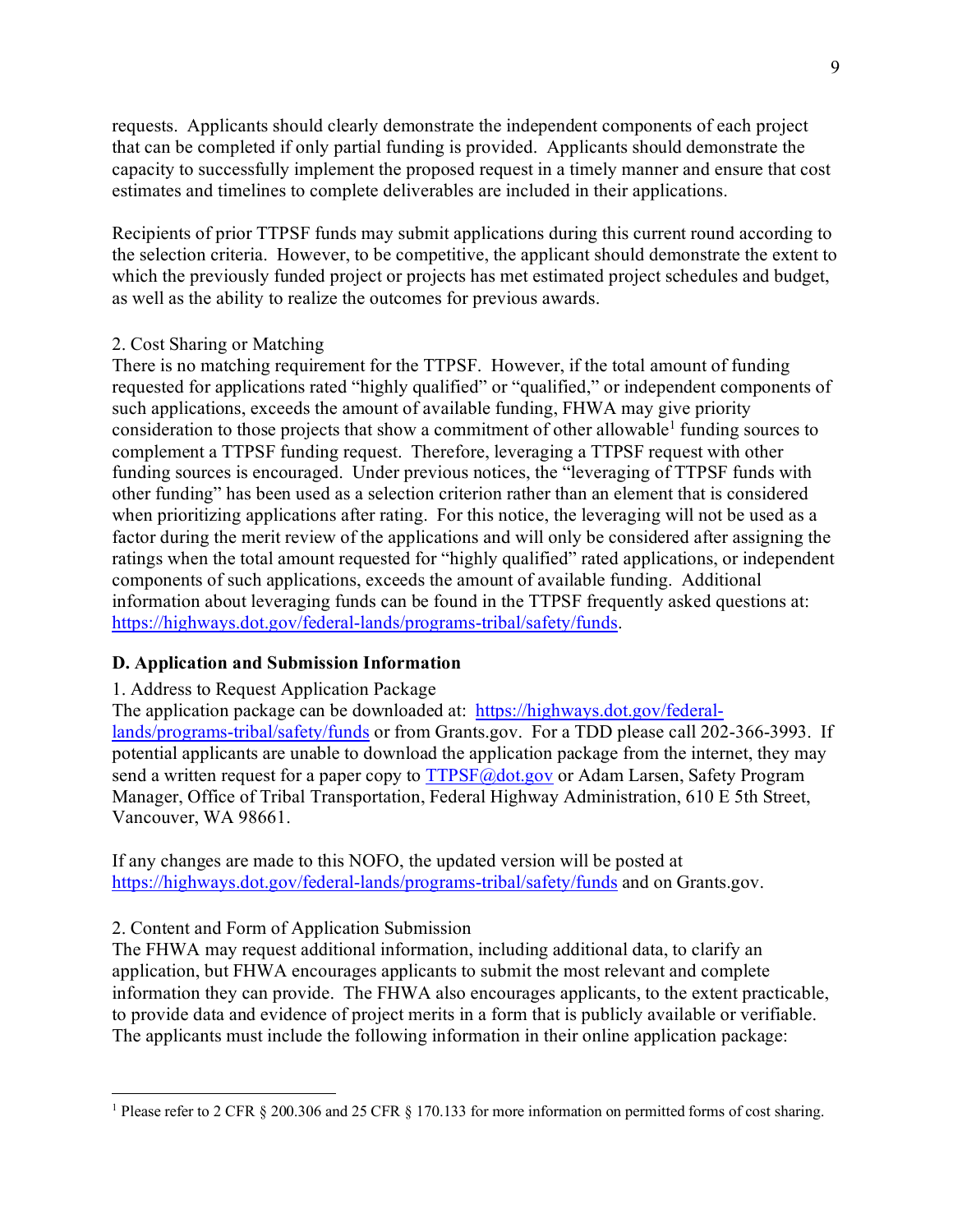### I. APPLICATION FORM

Fill out an application form and then submit it online. Both the application form and the online submittal process are found at: [https://highways.dot.gov/federal-lands/programs](https://highways.dot.gov/federal-lands/programs-tribal/safety/funds)[tribal/safety/funds](https://highways.dot.gov/federal-lands/programs-tribal/safety/funds) and on Grants.gov*.*

#### II. INVENTORY AND OWNER'S LETTER OF SUPPORT

The official inventory status for all official routes can be found from the National Tribal Transportation Facility Inventory (NTTFI). It is recommended that applicants include a copy of the applicable inventory data sheets from the NTTFI that identify the status and ownership of routes to be improved. One source of inventory data sheets is the "Regional NTTFI Reports" on: <https://itims.bia.gov/>

For projects located on a facility not owned by BIA or a Tribe, a letter of support for the project from the facility owner is required.

### III. COST BREAKDOWN

An estimate of the costs in the project should be clearly identified in the project narrative or as an attachment to the project narrative. Applications to develop or update a transportation safety plan can provide a lump sum cost for the entire project. Applicants for other categories are encouraged to provide detailed cost estimates customized for the project but may alternatively use the standard forms for Non-Construction (SF-424A) or Construction Projects (SF-424C) as appropriate. These forms can be found at [https://www.grants.gov/forms/sf-424-family.html.](https://www.grants.gov/forms/sf-424-family.html) It is recommended that applications for large funding requests present cost breakdown packages showing what can be accomplished if full funding is not available for the project.

### IV. PROJECT NARRATIVE

Depending on the eligibility category (safety plans; data assessment, improvement, and analysis activities; systemic roadway departure countermeasures; or infrastructure improvements and other eligible activities as listed in 23 U.S.C. § 148(a)(4)), applicants must attach a project narrative to their online application submittal to successfully complete the application process. Project narratives are not required for the transportation safety plans category since responses to the questions in the application form provide enough information so that an additional project narrative may not be necessary. A project narrative is required, however, for applications in the data assessment, improvement, and analysis activities and infrastructure improvements and other eligible activities as listed in 23 U.S.C.  $\S$  148(a)(4) categories. For the systemic roadway departure countermeasures category, a project narrative is recommended in addition to the systemic roadway departure countermeasures request form.

Applicants must identify the eligibility category for which they are seeking funds in the application form and, as applicable, project narrative. In addition, applicants should address each question or statement in their application. It is recommended that applicants use standard formatting (*e.g.,* a single-spaced document, using a standard 12-point font, such as Times New Roman, with 1-inch margins) to prepare their application narratives. An application must include any information needed to verify that the project meets the statutory eligibility criteria in order for FHWA to evaluate the application against TTPSF rating criteria. For example, if the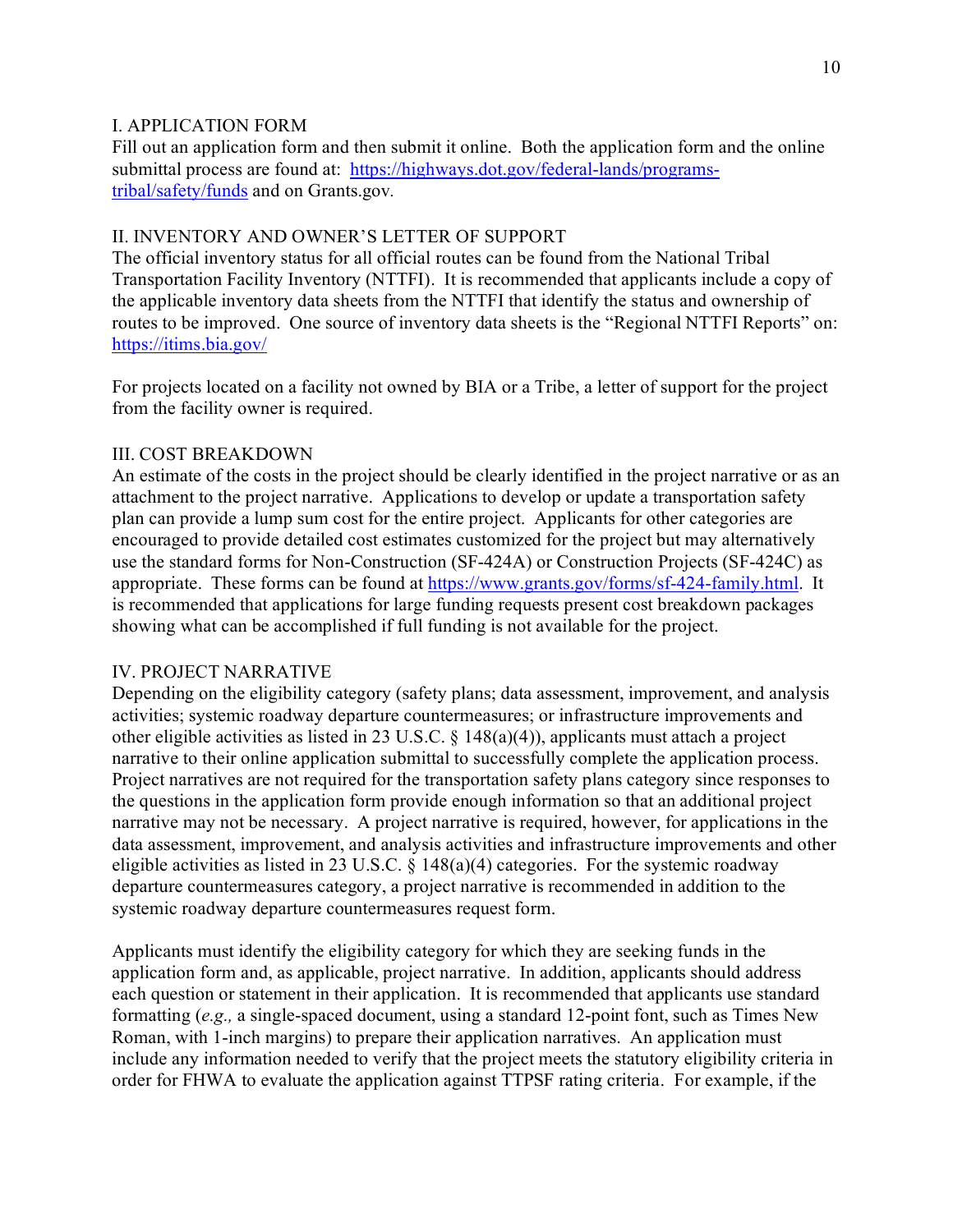project is supported by a transportation safety plan, applicants should provide a copy of that plan with the application.

Applicants should demonstrate the responsiveness of their proposals to any pertinent selection criteria (See Section E) with the most relevant information that applicants can provide, substantiated by data, regardless of whether such information is specifically requested, or identified, in the final notice. Applicants should provide evidence of the feasibility of achieving certain project milestones, financial capacity, and commitment in order to support project readiness. Applicants should identify the status of compliance with the National Environmental Policy Act (NEPA) for the project.

Consistent with the requirements for an eligible highway safety improvement project under 23 U.S.C. § 148(a)(4), applicants must describe clearly how their project would correct or improve a hazardous road location or feature or would address a highway safety problem. The application must include supporting data unless otherwise specified. Formal safety data is limited in many Tribal areas; applicants should support their application with documentation summarizing the best available data that demonstrates a history or risk of transportation incidents that are expected to be reduced by the proposed activity. The optimal data is a summary of police crash reports.

However, where police crash reports are not available, news articles, written testimonies, a letter from local law enforcement describing safety performance, health data on injuries, and other documentation of incident history can be accepted. Average daily traffic volumes, pedestrian volumes, traffic citation statistics, public surveys, and sign inventories are examples of alternative safety data sources that could be used to supplement incident history.

If police crash reports are not available to support a project application, then FHWA strongly encourages federally recognized Tribes to conduct an assessment of traffic records (which is an eligible activity for TTPSF). Applicants that do not provide formal crash data are encouraged to attach documentation to their application showing that a traffic records assessment has been conducted or is planned.The National Highway Traffic Safety Administration has published the Tribal Crash Reporting Toolkit which can assist in assessing and improving crash data collection. More information can be found at: [https://www.tribalsafety.org/safety-data.](https://www.tribalsafety.org/safety-data)

The data that should support an application varies by project type, as follows:

- *For safety plans:* There is no requirement to submit data with the application. However, development of safety plans should include and be based on an analysis of incident history.
- *For traffic records assessments and improvements:* Supporting data should be an estimate of the data to be collected (such as approximate number of crashes per year) and a description of any process currently used to collect that data.
- *For Road Safety Audits (RSA):* Site specific data should be submitted that demonstrate an incident history or propensity on the specific roadway to be analyzed.
- *For Systemic Safety Studies:* Data should be provided that demonstrate an incident history across the road network that is associated with the risk factor to be studied.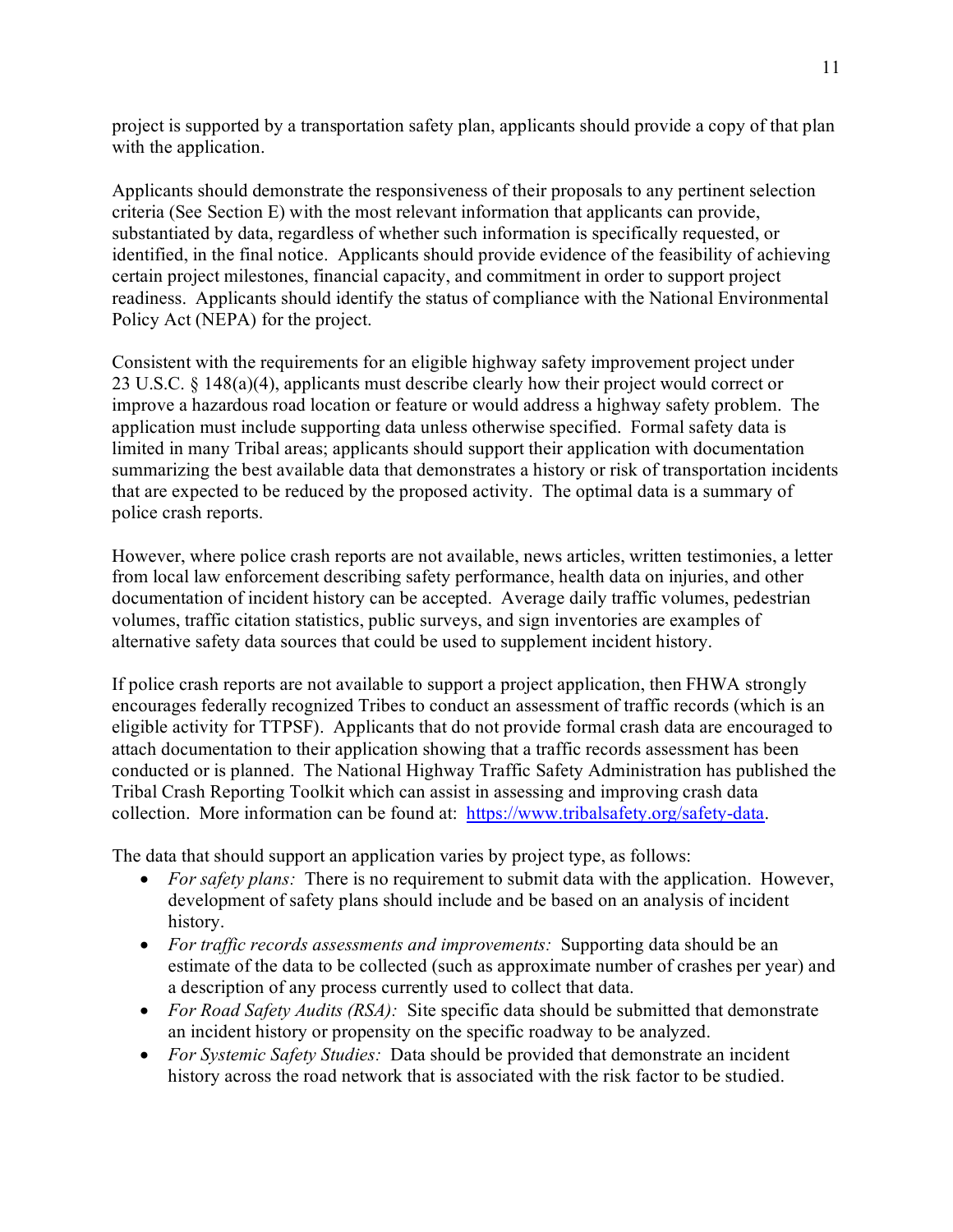- *For Systemic Roadway Departure Countermeasures:* Roadway departure is a factor in 63 percent of motor vehicle fatalities in Tribal areas according to the 2017 Tribal Transportation Strategic Safety Plan [\(https://www.tribalsafety.org/reports\)](https://www.tribalsafety.org/reports) which contains an analysis of data from the Fatality Analysis Reporting System. Significant factors often involved in roadway departure crashes in Tribal areas include horizontal curves, low light conditions, and major collector and lower classification roadways. Most of these crashes involve only one vehicle and can be the result of driver behavior factors such as distraction, impairment, and error. Roadway departure crashes often involve similar risk factors (e.g., horizontal curves, visual trap, or low light conditions) but occur infrequently at a given location. For this reason, the systemic approach is used to focus on treating sites of higher risk instead of treating all sites or focusing solely on crash history.
	- o For horizontal curve improvements, applicants must provide the traffic volume of the route. Additional risk data may also be considered when assessing the risk level at a horizontal curve location proposed for improvement. Additional risk data for a horizontal curve may include geometric data, site-specific concerns (such as visual trap, intersection within the curve, low friction surface, edge dropoff, etc.), existing safety countermeasures, roadway departure crash history for the Tribal area, and site-specific crash data.
	- o For improvements to tangent road segments, applicants must provide the segment length, the posted speed limit, annual average daily traffic, and the width of the paved shoulder, at a minimum, as a means of documenting risk. Additional risk data may also be considered when assessing the risk level of roadway departure for a tangent road segment. Additional risk data for a tangent road segment may include geometric data, terrain, speed study data, edge-drop off measurements, clear zone information, existing safety countermeasures, site-specific crash data, and other risk considerations.
	- o The application form includes systemic roadway departure countermeasure request forms that should be used to identify locations proposed for improvement under this category and to document risk factor data. These forms are available at: [https://highways.dot.gov/federal-lands/programs-tribal/safety/funds.](https://highways.dot.gov/federal-lands/programs-tribal/safety/funds)
- *For Infrastructure Improvement and Other Eligible Activities:* Good data are site specific data that describe the crash history and directly demonstrate the safety need. When site specific incident data are not available, some data must still be provided that demonstrate the safety risk to be mitigated; this data could be an area-wide incident history (such as the results of a systemic safety study) supplemented by some supporting data from an alternative safety data source as described above.

The FHWA recommends that the project narrative generally adhere to the following basic outline, and include a table of contents, project abstract, maps, and graphics:

a. *Project Abstract* (maximum five sentences)*:* Summarize project work that would be completed under the project, the hazardous road location or feature or the highway safety problem that the project would address, and whether the project is a complete project or part of a larger project with prior investment. The project abstract must succinctly describe how this specific request for TTPSF would be used to complete the project;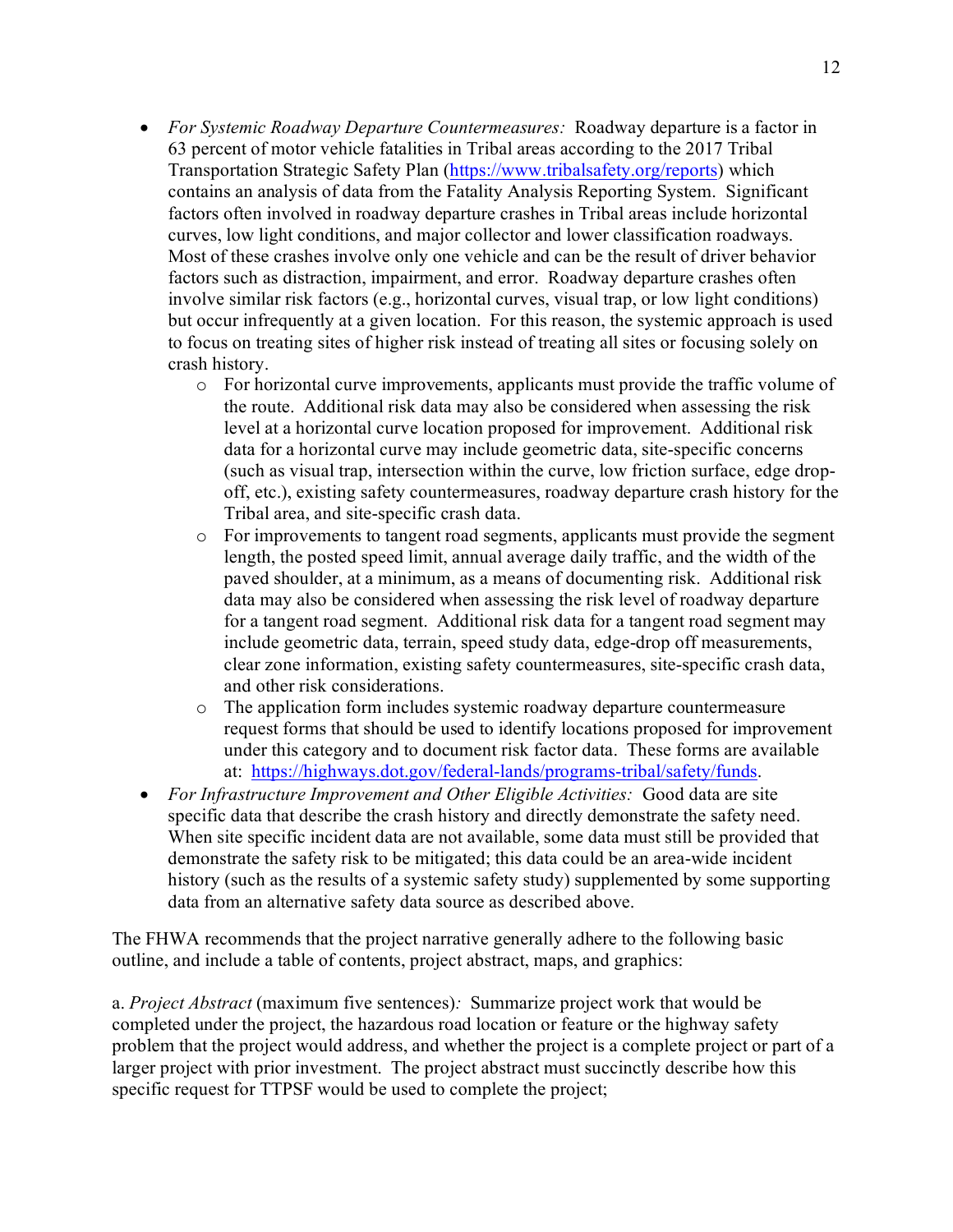b. *Applicant information and coordination with other entities:* Identify the Indian Tribal government applying for TTPSF, a description of cooperation with other entities in selecting projects from the Transportation Improvement Program as required under 23 U.S.C. § 202(e)(2), and information regarding any other entities involved in the project;

c. *Project Description:* Include information on the expected users of the project, status of the environmental review process, including any applicable documentation, a description of the hazardous road location or feature or the highway safety problem that the project would address, and how the project would address these challenges;

d. *Grant Funds and Sources/Uses of Project Funds:* Include information about the amount of grant funding requested for the project, availability and commitment of funds sources and uses of all project funds, total project costs, percentage of project costs that would be paid for with TTPSF, and the identity and percentage shares of all parties providing funds for the project (including Federal funds provided under other programs). Also provide evidence of the feasibility of achieving project milestones, financial capacity, and commitment in order to support project readiness; and

e. *Selection Criteria:* Include a description of how the proposal meets the Selection Criteria identified in Section E, Subsection 1 Criteria.

<span id="page-12-0"></span>3. Unique Entity Identifier and System for Award Management (SAM)

Effective April 4, 2022, the Data Universal Numbering System (DUNS) number will no longer be required for entities doing business with the Federal Government and will be replaced by the SAM Unique Entity Identifier (UEI). As of that date, applicants will need to use a UEI issued during the SAM.gov registration process. Active registrants in SAM.gov have had their SAM UEI automatically assigned and it is currently viewable within SAM.gov; there is no action for registered entities to take at this time to obtain their SAM UEI. Note that, prior to April 4, 2022, applicants should have or obtain both a DUNS number and a SAM UEI as the DUNS will remain the authoritative identifier until that date.

Each applicant is required to:

- a. Have an active registration in SAM.gov at the time the applicant submits an application;
- b. Provide a valid UEI in their application; and
- c. Continue to maintain an active SAM registration with current information at all times during which the applicant has an active Federal award or an application or plan under consideration by a Federal awarding agency.

Please see<https://www.grants.gov/web/grants/applicants/applicant-faqs.html#UEI> for more information on the transition from DUNS to SAM UEI, including what UEI to enter in the UEI field on grants.gov and on application package forms.

The FHWA may not make a Federal award to an applicant until the applicant has complied with all applicable UEI and SAM requirements. If an applicant has not fully complied with the requirements by the time the Federal awarding agency is ready to make a Federal award, the Federal awarding agency may determine that the applicant is not qualified to receive a Federal award and use that determination as a basis for making a Federal award to another applicant.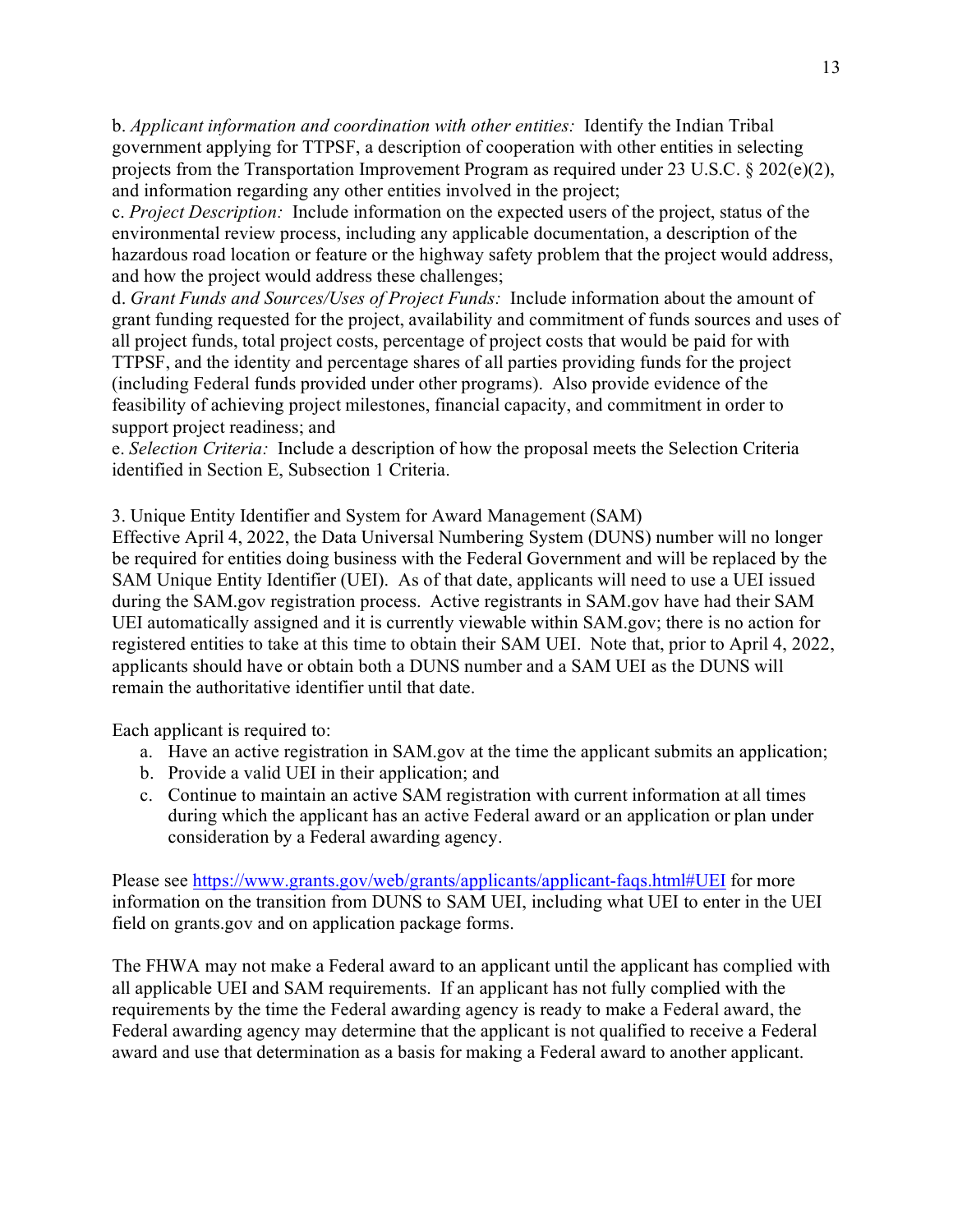The SAM requires the registrant to provide a UEI number to complete the registration. These processes can take several weeks to complete so should be started well before the application deadline.

<span id="page-13-0"></span>4. Submission Dates and Time

i. Call for Projects—For FY 2022 the call for projects will begin on the day that the NOFO is published, June 7, 2022. For subsequent years, applications will be accepted starting on October 1 each year as specified by FHWA. At the beginning of each call for projects, the email listserv for the FHWA Office of Tribal Transportation will distribute an announcement and information will be posted at<https://highways.dot.gov/federal-lands/programs-tribal/safety/funds> and Grants.gov. Unfunded applications will not be carried forward to the next year's funding cycle. Instead, applicants must reapply each year if they are still pursuing funding for an unfunded project. An exception may be made by FHWA to carry forward unfunded applications to the next funding cycle if grant awards from the previous funding cycle have not been announced before the beginning of the next call for projects.

ii. Deadline— For FY 2022, applications may be submitted through the application deadline at 11:59 p.m., Eastern Standard Time, on September 15, 2022. For subsequent years, applications must be submitted electronically no later than 11:59 p.m., Eastern Standard Time on January 15 each year (the "application deadline").

iii. Applications will not be evaluated, and awards will not be made, until after the application deadline.

iv. Late Applications—Applications received after the deadline will not be considered except in the case of unforeseen technical difficulties that are beyond the applicant's control. The FHWA will consider such late applications on a case-by-case basis. Applicants are encouraged to submit additional information documenting the technical difficulties experienced, including a screen capture of any error messages received.

### <span id="page-13-1"></span>5. Intergovernmental Review

The TTPSF is not subject to the Intergovernmental Review of Federal Programs.

### <span id="page-13-2"></span>6. Funding Restrictions

The FHWA will not reimburse any application preparation costs or research activities. Preaward costs will not be reimbursed except in the case of developing or revising a transportation safety plan. After an application has been submitted, applicants may, at their own risk, incur costs to develop or update a transportation safety plan and reimburse those costs if a Federal award is issued for the project. Awards will be administered according to the existing agreement between the awarded Tribe and a Federal Agency.

An indirect cost rate of not more than three percent is allowed to be applied to pass through funds. If the project is done by a Tribe's work force, then the indirect cost rate should be based on the negotiated rate from the U.S. Department of the Interior's Interior Business Center.

Upon completion of a TTPSF project, funds that are not expended in accordance with the activities described in the grant application are to be recovered and returned to the TTPSF funding pool. Changes to the scope of work for a funded project must address the problem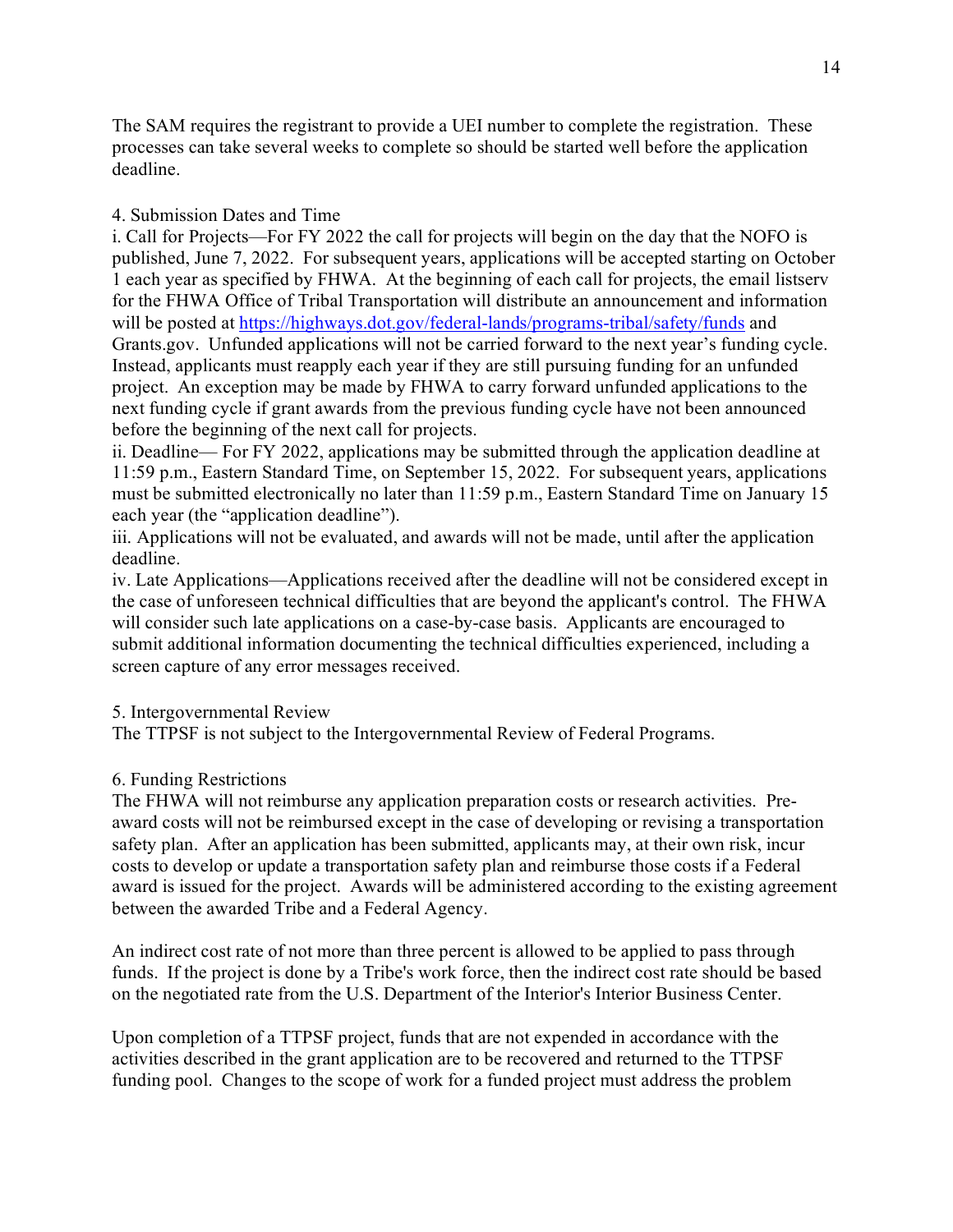identified in the grant application and must be approved in writing by the FHWA TTPSF Program Manager.

Any project not under contract within three fiscal years after the award announcement will forfeit unexpended funding. This funding will be returned to FHWA for redistribution under the next year's TTPSF awards. Applicants may request, in writing, a one-time, one-year extension of this deadline from the FHWA TTPSF Program Manager.

7. Other Submission Requirements

i. Applications must be submitted electronically at [https://highways.dot.gov/federal](https://highways.dot.gov/federal-lands/programs-tribal/safety/funds)[lands/programs-tribal/safety/funds](https://highways.dot.gov/federal-lands/programs-tribal/safety/funds) when possible*.* Applications will not be evaluated, and awards will not be made, until after the application deadline.

ii. Upon electronic submission of the applications, applicants will be sent an automatic reply by email confirming transmittal of the application to FHWA. Please contact Adam Larsen at 360- 619-2601 should you not receive any confirmation from FHWA stating that your application was received.

iii. The FHWA prefers to receive applications in an electronic format as described at [https://highways.dot.gov/federal-lands/programs-tribal/safety/funds.](https://highways.dot.gov/federal-lands/programs-tribal/safety/funds) However, if an applicant is unable to submit their application using the electronic system then the application may be submitted as a paper copy by mail. Applications sent by mail must be received by the deadline and must be addressed to Adam Larsen, TTPSF Program Manager, Office of Tribal Transportation, Federal Highway Administration, 610 E 5th Street, Vancouver, WA 98661.

# <span id="page-14-0"></span>**E. Application Review Information**

<span id="page-14-1"></span>1. Criteria

FHWA will award TTPSF funds based on the selection criteria and policy considerations as outlined below. To be competitive, an applicant with a previously funded project or projects should demonstrate the extent to which a previously funded project or projects has been able to meet estimated project schedules and budget, as well as the ability to realize the outcomes for previous awards.

FHWA intends to allocate TTPSF between four categories as follows:

(i) transportation safety plans;

(ii) data assessment, improvement, and analysis activities;

(iii) systemic roadway departure countermeasures; and

(iv) infrastructure improvement and other eligible activities as listed in 23 U.S.C.  $§ 148(a)(4).$ 

The selection criteria are listed below along with rating definitions for each award category.

I. TRANSPORTATION SAFETY PLANS [1]

a. Criterion: Requests (up to a maximum of \$15,000) for development of a new transportation safety plan; or requests (up to a maximum of \$10,000) to update an existing transportation safety plan that is at least three years old.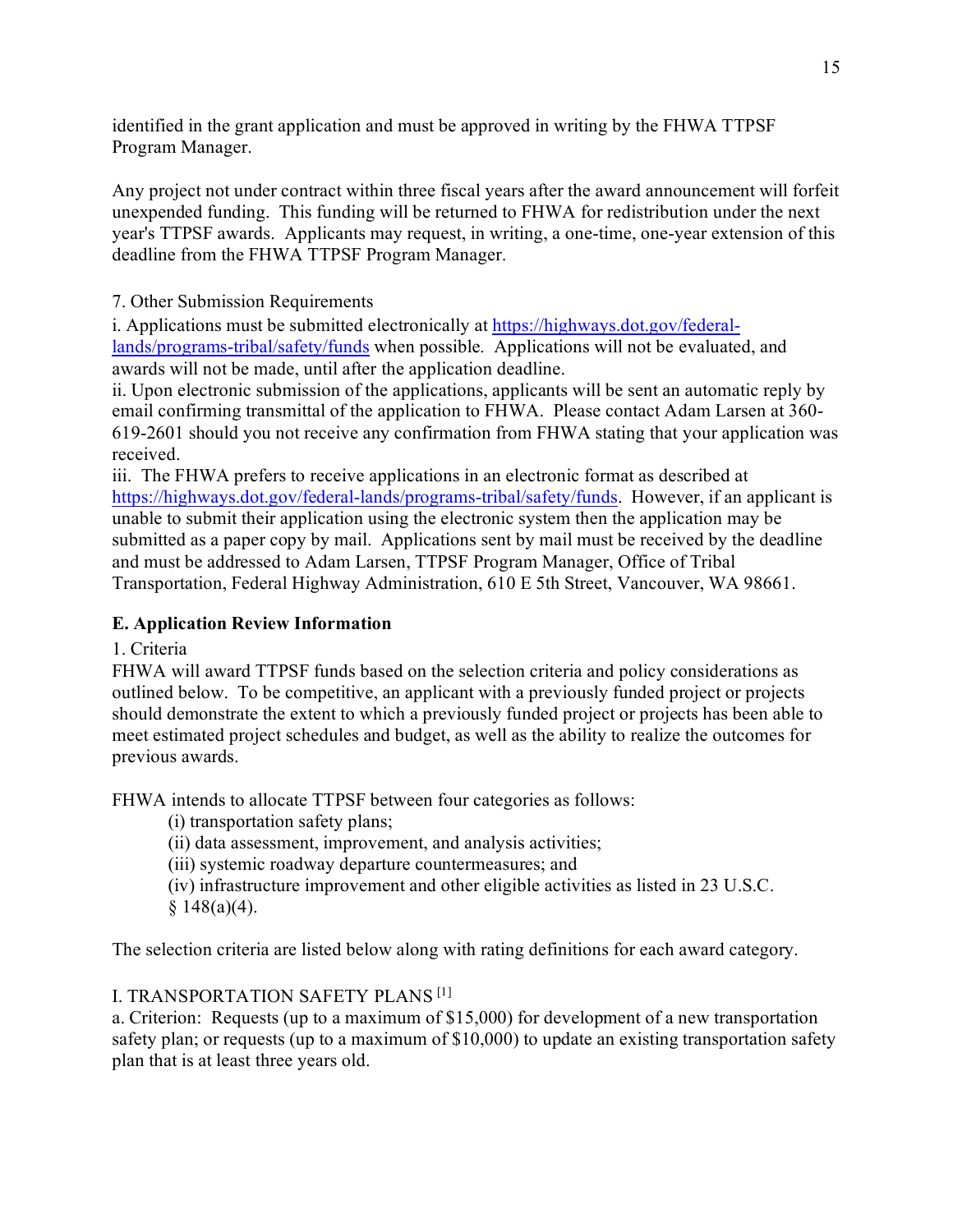i. *Highly Qualified:* Request meets the eligibility requirements and the Tribe's existing transportation safety plan that was funded by TTPSF is at least three years old or the Tribe does not have a transportation safety plan.

ii. *Not Qualified:* Projects that do not meet the eligibility requirements; any request to update a Tribe's existing transportation safety plan that is less than three years old.

The development of a transportation safety plan is the cornerstone for all future Tribal safety activities. Because of the importance of developing, completing, or updating a transportation safety plan and for this one category only, applications will be deemed either "Highly Qualified" or "Not Qualified." For applications requesting funding for a Safety Plan, applications will be rated "Highly Qualified" if the request is for the development of a new transportation safety plan or to update an existing transportation safety plan that is at least three years old. Applications that do not meet one of these criteria will be rated "Not Qualified."

### II. DATA ASSESSMENT, IMPROVEMENT, AND ANALYSIS ACTIVITIES

For this category, all criteria will be evaluated but greater consideration will be given to criteria 1 and 2.

a. Criterion 1: Strategic Safety Planning

i. *Highly Qualified:* Requests that are in a current State SHSP or a Tribe's transportation safety plan that is five years old or newer.

ii. *Qualified*: Requests that are in the most recent State SHSP or a Tribe's transportation safety plan (the supporting plan is more than five years old).

iii. *Not Qualified*: The application did not provide documentation that would demonstrate that the project is supported by a State SHSP or Tribe's safety plan.

# b. Criterion 2: Supporting Safety Data

i. *Highly Qualified:* Submission of data, as specified for the specific project type above, that clearly demonstrate the need for the activities.

ii. *Qualified:* Submission of some data, as specified for the specific project type above, that demonstrate the need for the activity.

iii. *Not Qualified:* No applicable supporting data was provided to demonstrate the need for the activity.

a. Criterion 3: Facility Ownership

i. *Highly Qualified*: Project addresses safety needs on a facility owned by a Tribe or BIA, including where a route owned by a Tribe or BIA intersects with a facility not owned by BIA or a Tribe and the road owner has provided a letter acknowledging the project.

ii. *Qualified*: Project addresses safety needs on a facility not owned by a Tribe or BIA and the road owner has provided a letter acknowledging the project.

iii. *Not Qualified*: Project is located on a route that is not owned by BIA or a Tribe and the road owner did not provide documentation acknowledging the project.

For applications requesting funding under the Data Assessment, Improvement, and Analysis Activities category, a project application will be rated "Highly Qualified" if the application satisfies all of the "Highly Qualified" criteria for the specified funding category. An application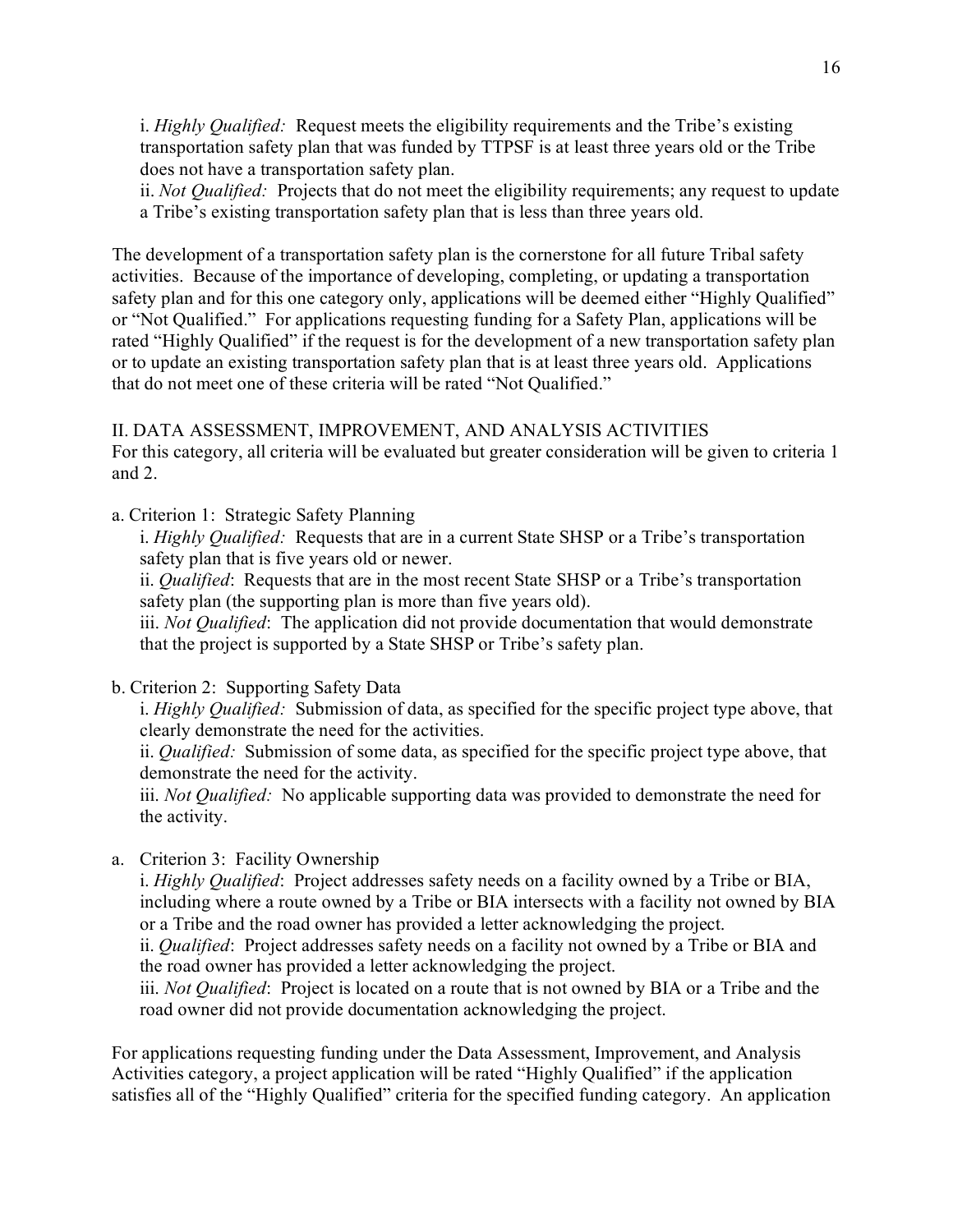that satisfies at least one "Highly Qualified" criterion for a specified funding category and "Qualified" for all other criteria for the category will be rated "Qualified." An application that satisfies all of the "Qualified" criteria for a specified funding category will be rated "Qualified." Applications that meet one or more of the "Not Qualified" criteria for the specified funding category or do not meet the TTPSF eligibility requirements will be rated "Not Qualified."

### III. SYSTEMIC ROADWAY DEPARTURE COUNTERMEASURES

An application in this category may propose to improve multiple locations. Each location will be evaluated individually which may result in partial funding of an application. For this category all criteria will be evaluated with equal importance.

a. Criterion 1: Strategic Safety Planning

i. *Highly Qualified:* The need to address roadway departure is identified in a Tribe's current transportation safety plan that is five years old or newer. ii. *Qualified:* The need to address roadway departure is identified in the 2017 Tribal Transportation Strategic Safety Plan (www.TribalSafety.org/reports), a current State SHSP,

or a Tribe's transportation safety plan that is more than five years old.

b. Criterion 2: Supporting Safety Data

i. *Highly Qualified:* Submission of data, as specified for the specific project type above, that directly demonstrate high risk at the location to be improved by the project. ii. *Qualified:* Submission of some data, as specified for the specific project type above, that demonstrate risk at the location to be improved by the project. iii. *Not Qualified*: Insufficient applicable supporting data were provided to demonstrate the need for the activity.

- c. Criterion 3: Systemic Prioritization i. *Highly Qualified:* Locations that address roadway departure in horizontal curves. ii. *Qualified:* Locations that address roadway departure on tangent sections of roadway. iii. *Not Qualified:* Improvements not eligible for this category.
- d. Criterion 4: Facility Ownership

i. *Highly Qualified*: Improvements to a facility owned by a Tribe or BIA that is an official and existing route in the NTTFI.

ii. *Qualified*: Improvements to a facility owned by a State or local public agency that is an official and existing route in the NTTFI and the road owner has provided a letter acknowledging the proposed improvements.

iii. *Not Qualified*: Improvements are located on a route that is not official or existing on the NTTFI or project is located on a route not owned by BIA or a Tribe and the road owner did not provide documentation acknowledging the proposed improvements.

For applications requesting funding under the Systemic Roadway Departure Countermeasures category, each location proposed for improvement will be evaluated separately. A project location will be rated "Highly Qualified" if the application satisfies all of the "Highly Qualified" criteria for the specified funding category. A project location that satisfies at least one "Highly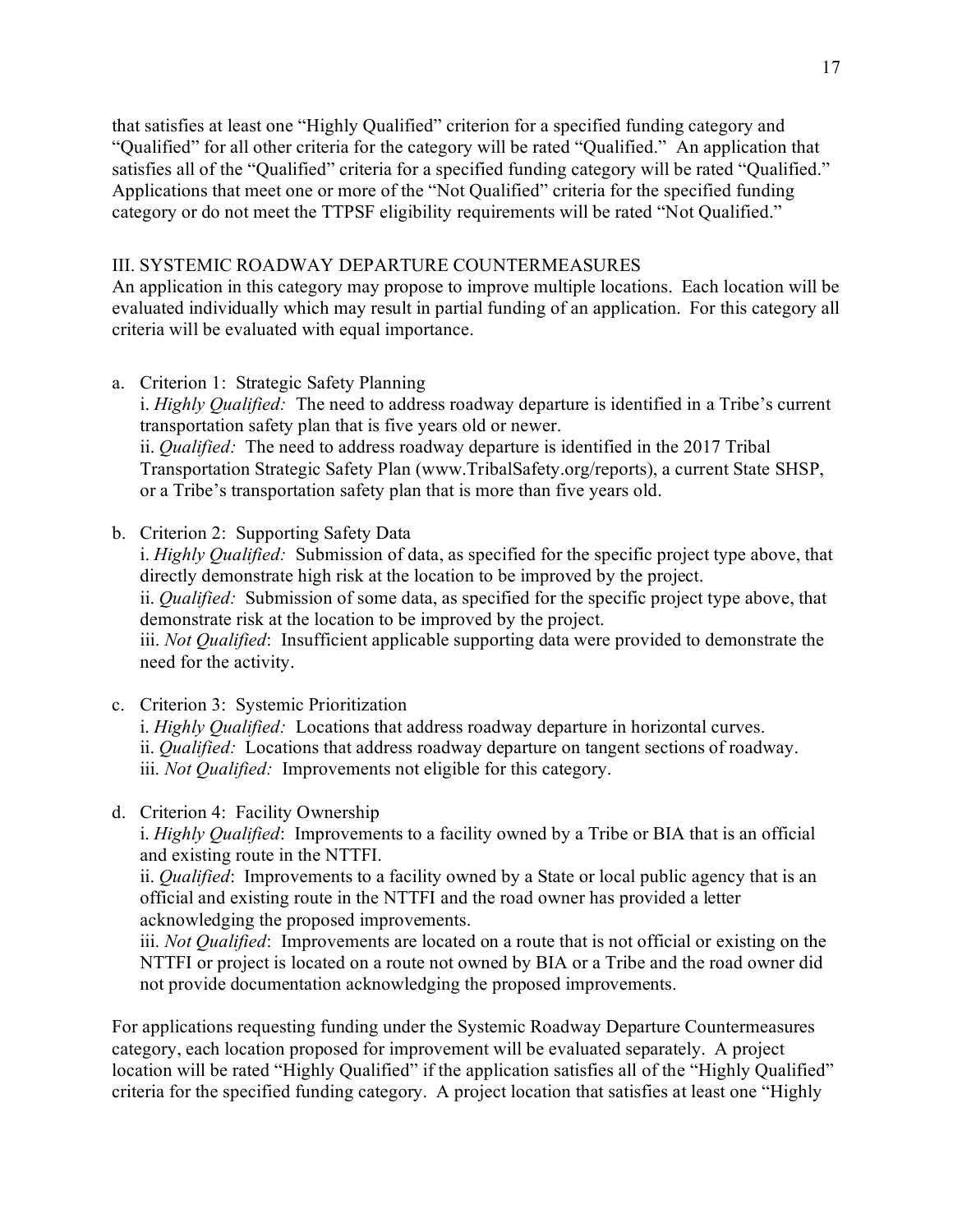Qualified" criterion for a specified funding category and "Qualified" for all other criteria for the category will be rated "Qualified." A project location that satisfies all of the "Qualified" criteria for a specified funding category will be rated "Qualified." Project locations that meet one or more of the "Not Qualified" criteria for the specified funding category or do not meet the TTPSF eligibility requirements will be rated "Not Qualified." The evaluation team may recommend funding of higher risk locations rather than recommending funding for all locations proposed in the application package.

## IV. INFRASTRUCTURE IMPROVEMENT AND OTHER ELIGIBLE ACTIVITIES AS LISTED IN 23 U.S.C. § 148(a)(4)

For this category, all criteria will be evaluated but greater consideration will be given to criteria 1, 2, and 3.

a. Criterion 1: Strategic Safety Planning

i. *Highly Qualified:* Project is identified in a current State SHSP, Tribe's transportation safety plan, RSA, or other safety engineering study. The supporting document is five years old or newer;

ii. *Qualified:* Project is identified in a current SHSP, a Tribe's transportation safety plan, RSA, or other safety engineering study. The supporting document is more than five years old;

iii. *Not Qualified:* The application did not provide documentation that demonstrates that the project is supported by a State SHSP, Tribe's transportation safety plan, RSA, or other safety engineering study.

b. Criterion 2: Supporting Safety Data

i. *Highly Qualified:* Submission of data describing the type, severity, and quantity of incidents that directly demonstrate the need for the project;

ii. *Qualified:* Submission of some data that demonstrate the need for the project; iii. *Not Qualified*: No supporting data was provided to demonstrate the need for the activity.

c. Criterion 3: Expected Crash Reduction

i. *Highly Qualified:* The application references evidence (such as information from [FHWA's](https://safety.fhwa.dot.gov/provencountermeasures/)  [proven safety countermeasures initiative](https://safety.fhwa.dot.gov/provencountermeasures/) [or](https://safety.fhwa.dot.gov/provencountermeasures/) the [Crash Modification Factors Clearinghouse\)](http://www.cmfclearinghouse.org/) that demonstrates the proposed project is likely to reduce crash frequency and/or severity. ii. *Qualified:* Although the project is likely to reduce crash frequency and/or severity, the application does not reference evidence quantifying the expected crash reduction. iii. *Not Qualified*: N/A for this criterion.

d. Criterion 4: Facility Ownership

i. *Highly Qualified*: Project addresses safety needs on a facility owned by a Tribe or BIA that is an official and existing route in the NTTFI, including where a route owned by a Tribe or BIA intersects with a facility not owned by BIA or a Tribe and the road owner has provided a letter acknowledging the project.

ii. *Qualified*: Project addresses safety needs on a facility not owned by a Tribe or BIA that is an official and existing route in the NTTFI and the road owner has provided a letter acknowledging the project.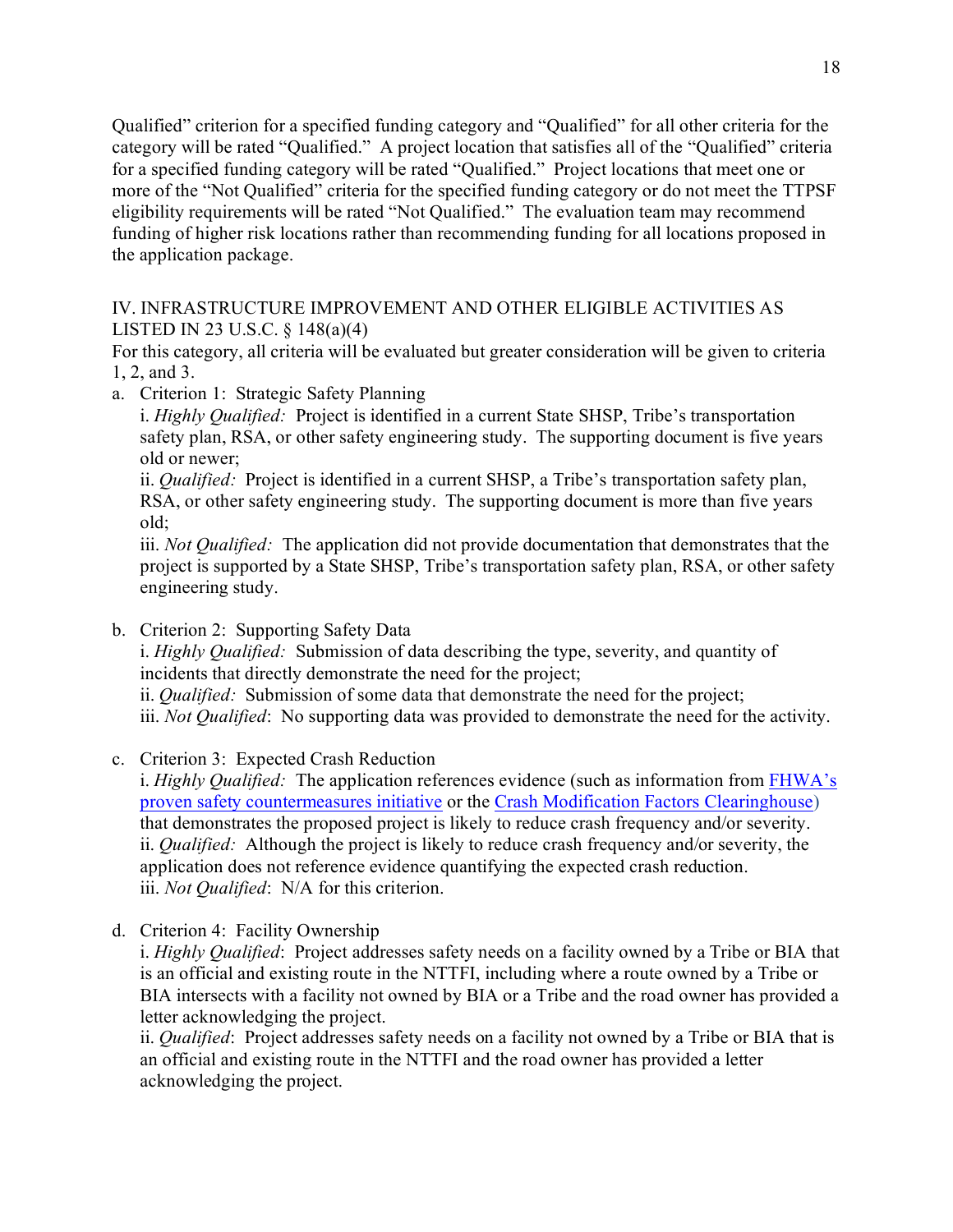iii. *Not Qualified*: Project is located on a route that is not official or existing on the NTTFI or project is located on a route not owned by BIA or a Tribe and the road owner did not provide documentation acknowledging the project.

e. Criterion 5: Time Elapsed Since Previous TTPSF Construction Award i. *Highly Qualified*: The Tribe has not received funding for a TTPSF transportation safety construction project in more than five years. ii. *Qualified*: The Tribe has received funding for a TTPSF transportation safety construction project in the past five years.

For applications requesting funding under the Infrastructure Improvements and Other Eligible Activities as listed in 23 U.S.C. § 148(a)(4) category, a project application will be rated "Highly Qualified" if the application satisfies all of the "Highly Qualified" criteria for the specified funding category. An application that satisfies at least one "Highly Qualified" criterion for a specified funding category and "Qualified" for all other criteria for the category will be rated "Qualified." An application that satisfies all of the "Qualified" criteria for a specified funding category will be rated "Qualified." Applications that meet one or more of the "Not Qualified" criteria for the specified funding category or do not meet the TTPSF eligibility requirements will be rated "Not Qualified."

### <span id="page-18-0"></span>2. Review and Selection Process

The TTPSF grant applications will be evaluated in accordance with evaluation process discussed below. FHWA will determine which applications are responsive to the eligibility requirements and are sufficiently complete. If an application meets the eligibility requirements but is missing required documentation, FHWA may or may not request additional information from the applicant. Only applications that are responsive will be considered. FHWA will establish an evaluation team to review each responsive application received by FHWA by the application deadline. FHWA will lead the evaluation team, which will include members from BIA. The evaluation team will include technical and professional staff with relevant experience and expertise in Tribal transportation safety issues. The evaluation team will be responsible for evaluating and rating all eligible projects.

The evaluation team will review each application against the evaluation criteria in each of the categories and assign a rating of "Highly Qualified," "Qualified," or "Not Qualified," to each application for FHWA Administrator's review. FHWA may evaluate applications under a different category than indicated by the applicant if doing so is appropriate for the information submitted. The FHWA Administrator will forward funding recommendations to the Office of the Secretary. The final funding decisions will be made by the Under Secretary of Transportation for Policy.

All applications will be evaluated and assigned a rating of "Highly Qualified," "Qualified," or "Not Qualified," based on conformity to the selection criteria, as defined in Section E, Subsection 1.

The FHWA will seek to fund all applications rated "Highly Qualified" before applications rated as "Qualified." The FHWA may choose not to fund "Highly Qualified" or "Qualified"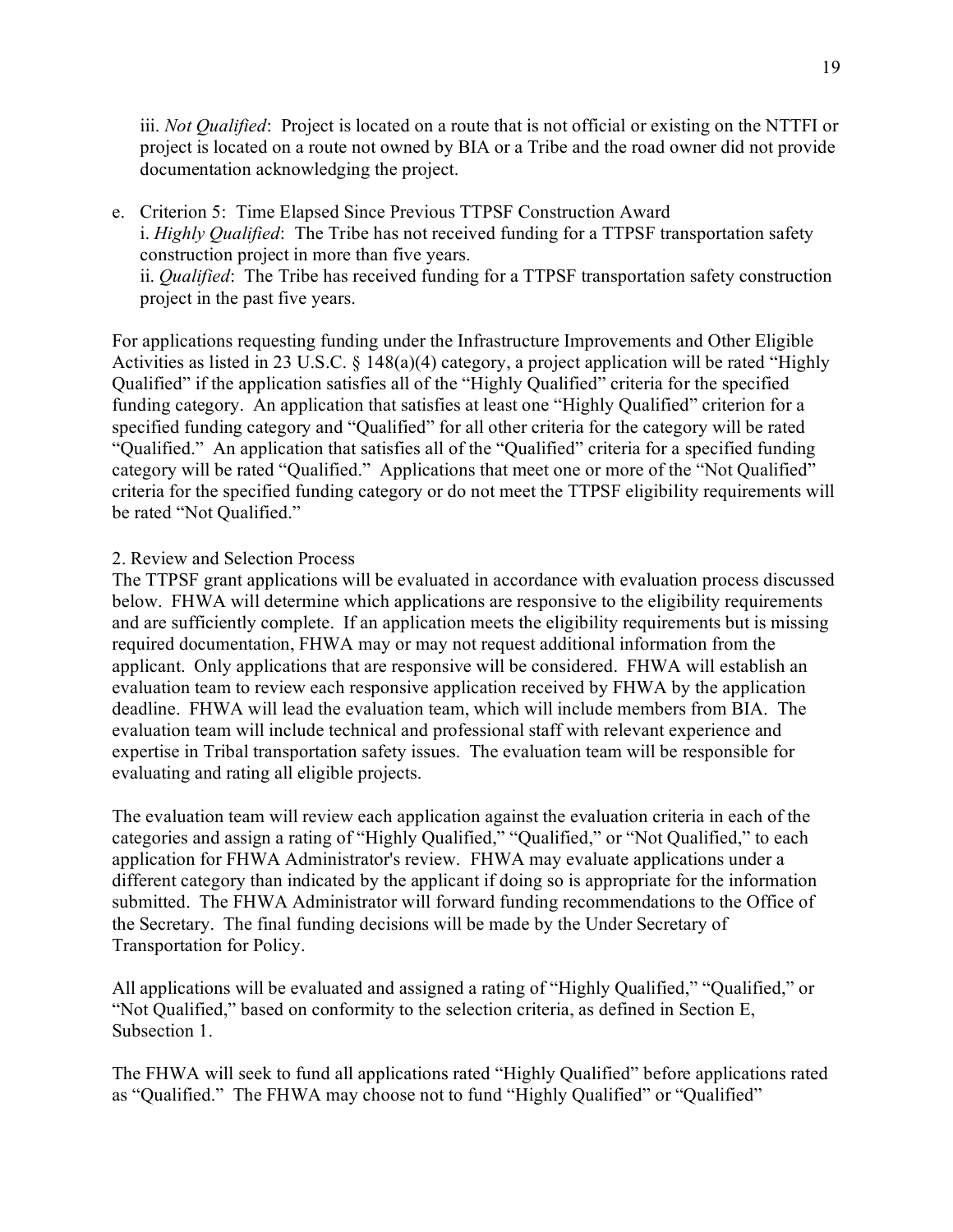applications, or independent components of such applications, if the applicant has a previously funded project(s) that has not, without reasonable explanation, met anticipated schedule, budget, or outcomes based on information in the application, project reports, or other FHWA information systems. Applications rated "Not Qualified" will not be funded. If the total amount of funding requested for applications exceeds the amount of available funding, FHWA may select one or more independent components of a project. To be eligible, a component must meet eligibility criteria and must be a transportation safety project that has independent utility (*i.e.,* is usable and a reasonable expenditure of Federal funds even if no other improvements are made in the area). In other words, FHWA may fund an independent component of a project, instead of the full project described in the application, only if that component provides transportation benefits and will be ready for its intended use upon completion of that component.

If the amount of funding requested for applications rated as "Highly Qualified," or independent components of such applications, exceeds the amount available, priority consideration will be given to funding requests rated as "Highly Qualified" that include a commitment of other funding sources to complement TTPSF, those requests where the applicants demonstrate the capacity to successfully implement the proposed project in a timely manner, and applications that address the key Departmental objectives.

If the amount of funding requested for applications rated as "Highly Qualified" and "Qualified," or independent components of such applications exceed the amount available, priority consideration will first be given to applications rated as "Highly Qualified" and then priority consideration will be given to funding requests rated as "Qualified" that include a commitment of other funding sources to complement TTPSF, those requests where the applicants demonstrate the capacity to successfully implement the proposed project in a timely manner, and applications that address the key Departmental objectives which demonstrate greater conformity to the selection criteria.

Applicants should be aware that the FHWA policies and procedures for implementing NEPA may, as appropriate, include evaluation of all project components in accordance with Title 23, Code of Federal Regulations (CFR), Part 771.

<span id="page-19-0"></span>After considering all other selection criteria, the FHWA Administrator may take into account the following key Departmental objectives:

- Using innovative approaches to improve safety and to expedite project delivery;
- Supporting economic vitality at the national and regional level;
- Strengthening local economies;
- Utilizing alternative funding sources and innovative financing models to attract non-Federal sources of infrastructure investment;
- Proactively addressing racial equity and barriers to opportunity;
- Considering climate change and environmental justice;
- Promoting an equitable distribution of funds;
- Accounting for the life-cycle costs of the project to promote the state of good repair; and
- Beginning projects in a timely manner after award of program funding.
- Addressing the deteriorating conditions and disproportionately high fatality rates on our rural transportation infrastructure.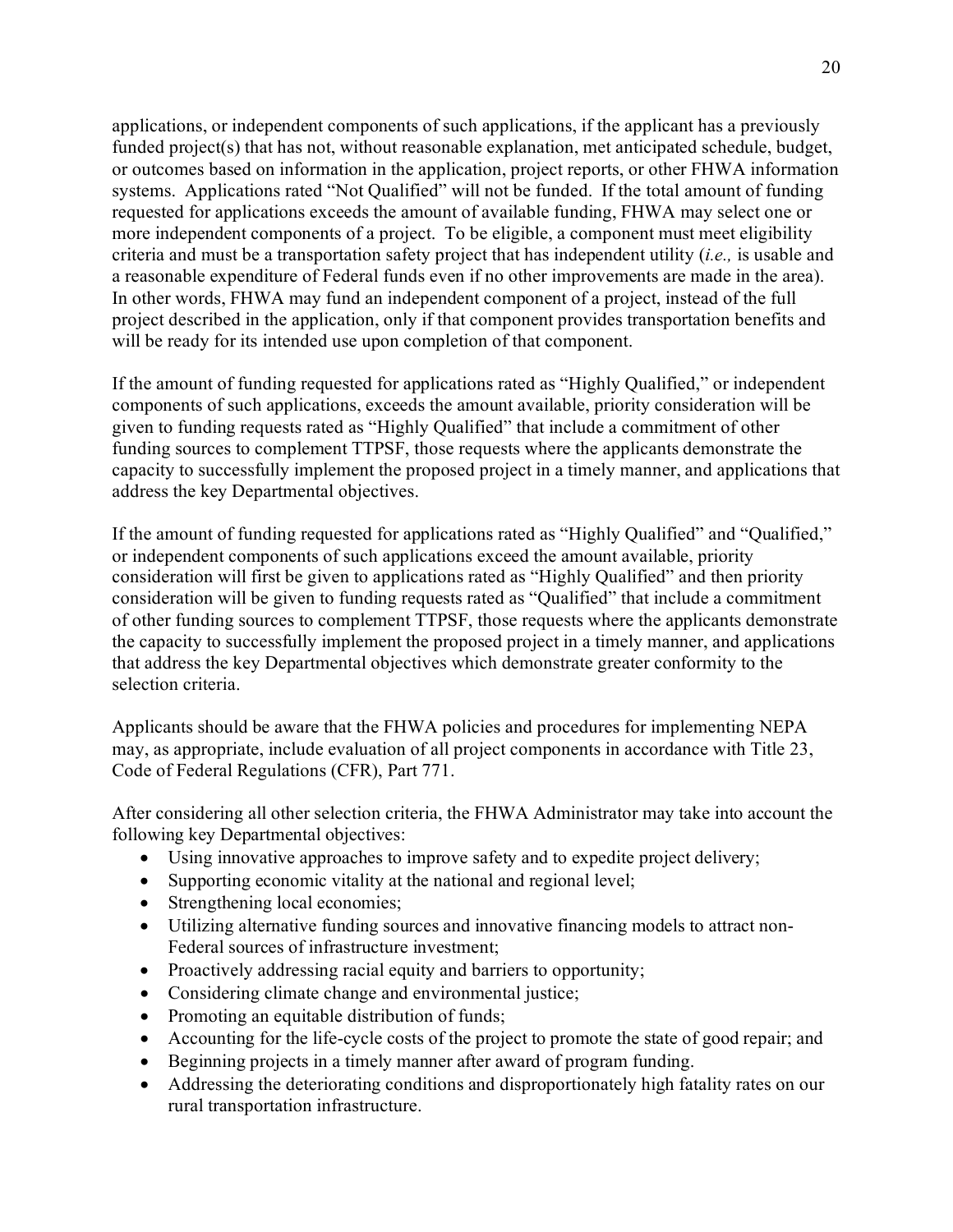## 3. Federal Award Performance and Integrity

FHWA prior to making a Federal award with a total amount of Federal share greater than the simplified acquisition threshold, is required to review and consider any information about the applicant that is in the designated integrity and performance system accessible through SAM (currently FAPIIS) (see 41 U.S.C. § 2313). An applicant, at its option, may review information in the designated integrity and performance systems accessible through SAM and comment on any information about itself that a Federal awarding agency previously entered and is currently in the designated integrity and performance system accessible through SAM. FHWA will consider any comments by the applicant, in addition to the other information in the designated integrity and performance system, in making a judgment about the applicant's integrity, business ethics, and record of performance under Federal awards when completing the review of risk posed by applicants as described in § 200.206

## 4. Additional Information

# **GUIDANCE ON ADMINISTRATION PRIORITIES**

On December 16, 2021, FHWA issued guidance, Policy on Using Bipartisan Infrastructure Law Resources to Build a Better America, that serves as an overarching framework to prioritize the use of BIL resources on projects that will Build a Better America. That policy is available on FHWA's BIL resources implementation Website at the following URL: https://www.fhwa.dot.gov/bipartisan-infrastructure-law/building a better america[policy\\_framework.cfm.](https://www.fhwa.dot.gov/bipartisan-infrastructure-law/building_a_better_america-policy_framework.cfm)

### **Safety**

### **Prioritizing Safety in All Investments and Projects**

The National Roadway Safety Strategy (issued January 27, 2022) commits the DOT and FHWA to respond to the current crisis in traffic fatalities by "taking substantial, comprehensive action to significantly reduce serious and fatal injuries on the Nation's roadways," in pursuit of the goal of achieving zero highway deaths. FHWA recognizes that zero is the only acceptable number of deaths on our roads and achieving that is our safety goal. FHWA therefore encourages Tribes and other funding recipients to prioritize safety in all Federal highway investments and in all appropriate projects, using relevant funding, including funds from TTPSF.

The Safe System approach addresses the safety of all road users, including those who walk, bike, drive, ride transit, and travel by other modes. It involves a paradigm shift to improve safety culture, increase collaboration across all safety stakeholders, and refocus transportation system design and operation on anticipating human mistakes and lessening impact forces to reduce crash severity and save lives. To achieve the vision of zero fatalities and Building a Better America, safety should be fully considered in transportation investment decisions, from planning and programming, environmental analysis, project design, and construction, to maintenance and operations. Tribes should use data-driven safety analyses to ensure that safety is a key input in any decision made in the project development process and fully consider the safety of all road users in project development.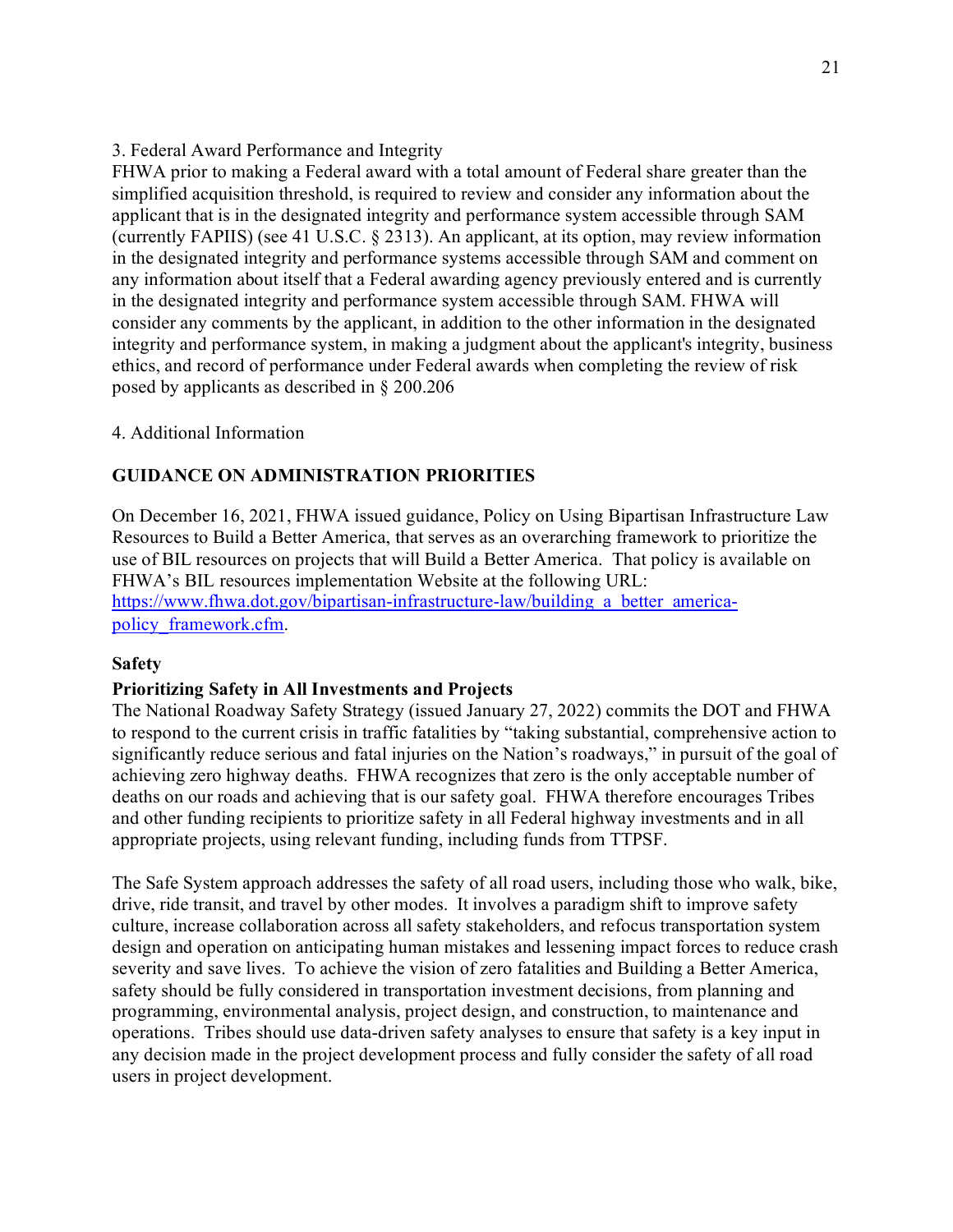FHWA encourages Tribes to consider the use of funds from TTPSF to address roadway safety and implement the Safe System approach wherever possible. Improvements to safety features, including traffic signs, pavement markings, and multimodal accommodations that are routinely provided as part of a broader Federal-aid highway project can and should be funded from the same source as the broader project as long as the use is eligible under that funding source.

Because of the role of speed in fatal crashes, FHWA is also providing new resources on the setting of speed limits and on re-engineering roadways to help "self-enforce" speed limits. To achieve the vision of zero deaths on the Nation's roads and [Building a Better America,](https://www.fhwa.dot.gov/bipartisan-infrastructure-law/building_a_better_america-policy_framework.cfm) FHWA encourages States to assess safety outcomes for all project types and promote and improve safety for all road users, particularly vulnerable users. FHWA recommends that streets be designed and operated to maximize the existing right-of-way for accommodation of non-motorized modes and transit options that increase safety and connectivity. Pedestrian facilities in the public right-ofway must comply with the Americans with Disabilities Act (ADA).

#### **Complete Streets**

As one approach to ensuring the safety of all roadway users, FHWA encourages States and communities to adopt and implement Complete Streets policies that prioritize the safety of all users in transportation network planning, design, construction and operations. Section 11206 of the BIL defines Complete Streets standards or policies as those which "ensure the safe and adequate accommodation of all users of the transportation system, including pedestrians, bicyclists, public transportation users, children, older individuals, individuals with disabilities, motorists, and freight vehicles." A complete street includes, but is not limited to, sidewalks, bike lanes (or wide paved shoulders), special bus lanes, accessible public transportation stops, safe and accommodating crossing options, median islands, pedestrian signals, curb extensions, narrower travel lanes, and roundabouts. A Complete Street is safe, and feels safe, for everyone using the street.

#### **Americans With Disabilities Act (ADA)**

The ADA of 1990 and Section 504 of the Rehabilitation Act of 1973 prohibit discrimination against people with disabilities and ensure equal opportunity and access for persons with disabilities. The ADA requires that no qualified individual with a disability shall, because a public entity's facilities are inaccessible to or unusable by individuals with disabilities, be excluded from participation in, or be denied the benefits of the services, programs, or activities of a public entity, or be subjected to discrimination by any public entity (28 CFR § 35.149). A public entity's pedestrian facilities are considered a "service, program, or activity" of the public entity. As a result, public entities and recipients of Federal financial assistance are required to ensure the accessibility of pedestrian facilities in the public right-of-way, such as curb ramps, sidewalks, crosswalks, pedestrian signals, and transit stops in accordance with applicable regulations.

FHWA will provide oversight to recipients of TTPSF funds to ensure that each public agency's project planning, design, and construction programs comply with ADA and Section 504 accessibility requirements. The TTPSF will require ADA compliance as a condition of award.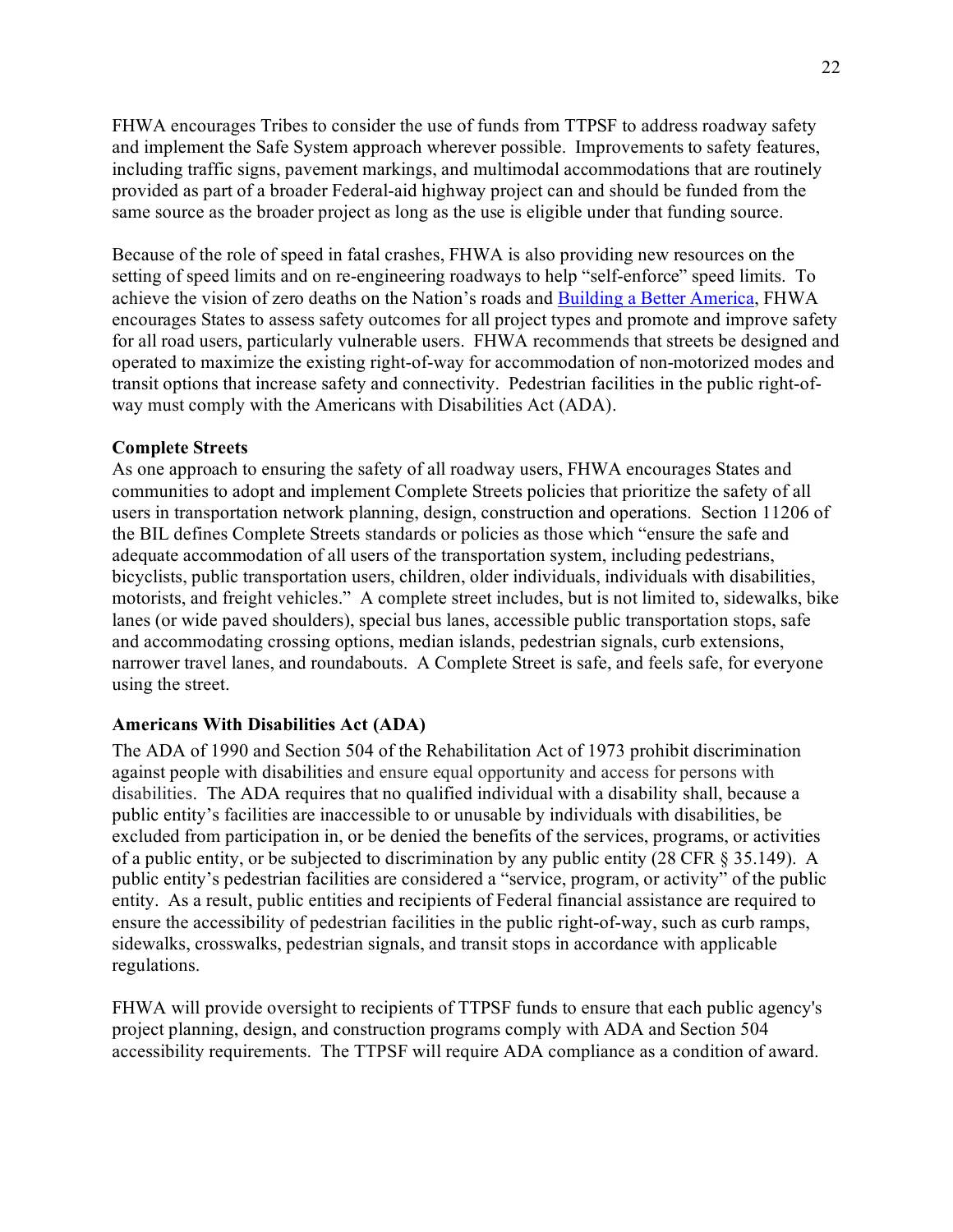# **Equity**

When Congress created the TTPSF, it established more equitable access to resources that address transportation safety. The TTPSF gives Tribes direct access to Federal transportation safetyfocused resources that were previously primarily managed by States.

# **Climate Change and Sustainability**

The United States is committed to a whole-of-government approach to reducing economy-wide net greenhouse gas pollution by 2030. The BIL provides considerable resources—including new programs and funding—to help Tribes, States and other funding recipients advance this goal in the transportation sector. Additionally, the BIL makes historic investments to improve the resilience of transportation infrastructure, helping States and communities prepare for hazards such as wildfires, floods, storms, and droughts exacerbated by climate change.

FHWA's goal is to encourage the advancement of projects that address climate change and sustainability. To enable this, FHWA encourages funding recipients to consider climate change and sustainability throughout the planning and project development process, including the extent to which projects under TTPSF align with the President's greenhouse gas reduction, climate resilience, and environmental justice commitments. In particular, FHWA encourages recipients to fund projects that reduce greenhouse gas emissions, support fiscally responsible land use and transportation efficient design, or incorporate electrification or zero emission vehicle infrastructure. In addition, FHWA encourages recipients to consider projects under TTPSF that support climate change resilience, including consideration of the risks associated with wildfires, drought, extreme heat, and flooding, in line with guidance for projects in floodplains. The FHWA also encourages recipients to consider projects under TTPSF that address environmental justice concerns.

# <span id="page-22-0"></span>**F. Federal Award Administration Information**

# <span id="page-22-1"></span>1. Federal Award Notices

The FHWA will announce the awarded projects by posting a list of selected projects at: <https://highways.dot.gov/federal-lands/programs-tribal/safety/funds>*.* Following the announcement, successful applicants and unsuccessful applicants will be notified individually. Project applications that did not receive an award will not be rolled over into a new competition period. Applicants will need to re-submit an application during a subsequent grant cycle.

# <span id="page-22-2"></span>2. Administrative and National Policy Requirements

All awards will be administered pursuant to the Uniform Administrative Requirements, Cost Principles, and Audit Requirements for Federal Awards found in [2 CFR Part 200.](https://www.federalregister.gov/select-citation/2017/09/21/2-CFR-200) Applicable Federal laws, rules, and regulations set forth in Title 23, U.S.C., and Title 23 CFR apply. The TTPSF will be administered according to 25 CFR Part 170 the same as all TTP funds: FHWA Agreement Tribes will receive funds in accordance with their Program Agreement through a Referenced Funding Agreement; BIA Agreement Tribes will receive their funds through their BIA Regional Office; and Compact Tribes will receive their funds through the U.S. Department of the Interior's Office of Self Governance.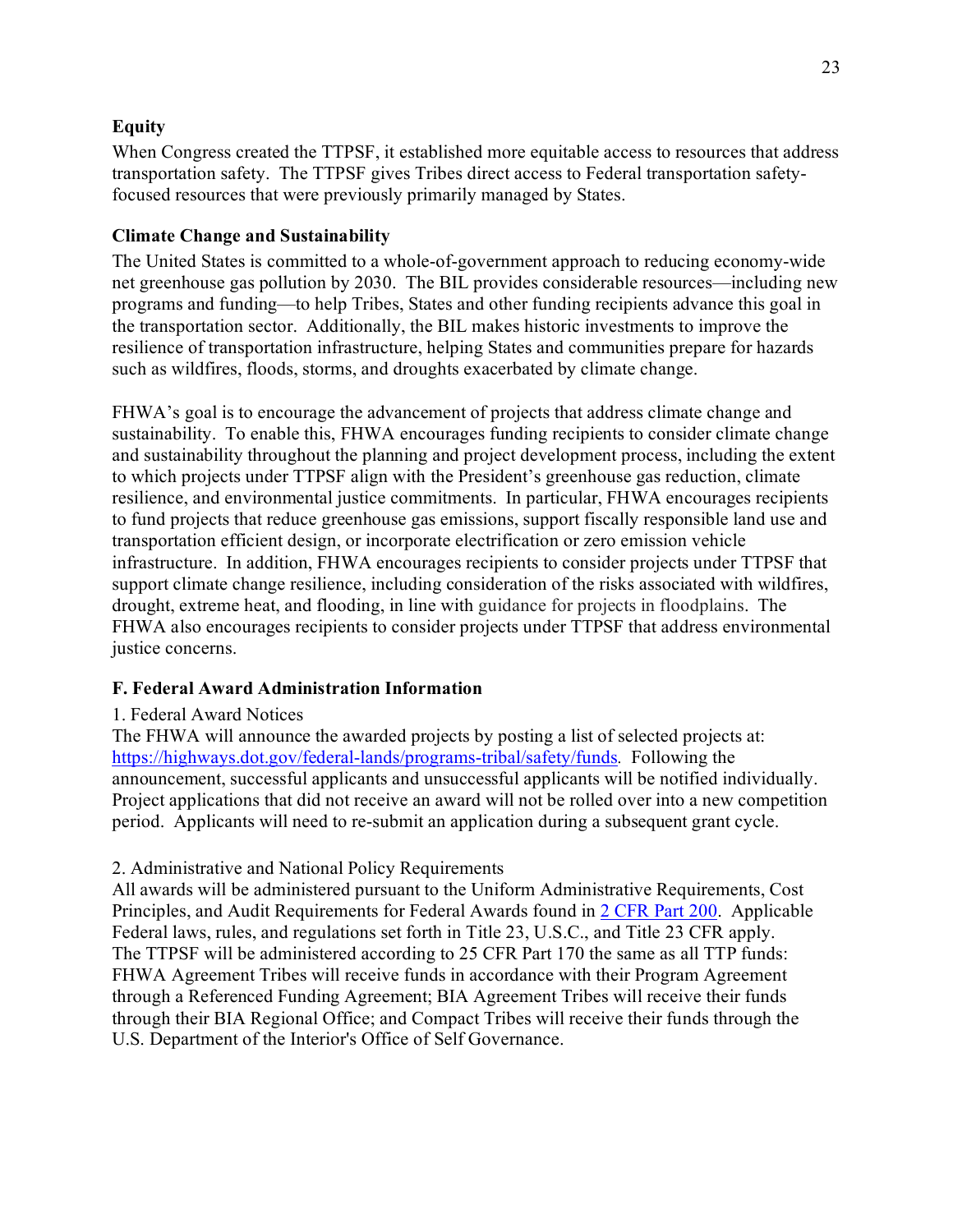#### **Critical Infrastructure Security and Resilience**

It is the policy of the United States to strengthen the security and resilience of its critical infrastructure against both physical and cyber threats. Each applicant selected for TTPSF grant funding must demonstrate, prior to the signing of the grant agreement, effort to consider and address physical and cyber security risks relevant to the transportation mode and type and scale of the project. Projects that have not appropriately considered and addressed physical and cyber security and resilience in their planning, design, and project oversight, as determined by the Department and the Department of Homeland Security, will be required to do so before receiving Implementation Grant funds for construction, consistent with Presidential Policy Directive 21 - Critical Infrastructure Security and Resilience and the National Security Presidential Memorandum on Improving Cybersecurity for Critical Infrastructure Control Systems. Additionally, funding recipients must be in compliance with 2 CFR § 200.216 and the prohibition on certain telecommunications and video surveillance services or equipment.

#### <span id="page-23-0"></span>3. Reporting

Required reporting follows the requirements for regular TTP funds. This reporting will include completion of the TTP Online Reporting Tool (PORT) on an annual basis in addition to any other reporting required by the administering program office. For additional information about the reporting requirements applicable to the applicant, please refer to the applicant's TTP agreement or contact the agency through which the applicant receives TTP funds.

### Performance and Program Evaluation

As a condition of grant award, grant recipients may be required to participate in an evaluation undertaken by DOT or another agency or partner. The evaluation may take different forms such as an implementation assessment across grant recipients, an impact and/or outcomes analysis of all or selected sites within or across grant recipients, or a benefit/cost analysis or assessment of return on investment. The DOT may require applicants to collect data elements to aid the evaluation. As a part of the evaluation, as a condition of award, grant recipients must agree to: (1) make records available to the evaluation contractor or DOT staff; (2) provide access to program records, and any other relevant documents to calculate costs and benefits; (3) in the case of an impact analysis, facilitate the access to relevant information as requested; and (4) follow evaluation procedures as specified by the evaluation contractor or DOT staff.

### <span id="page-23-1"></span>**G. Federal Awarding Agency Contact(s)**

For further information concerning this notice please contact:

Adam Larsen TTPSF Program Manager Office of Tribal Transportation Office of Federal Lands Highway Federal Highway Administration 610 E 5th Street, Vancouver, WA 98661 Email: [TTPSF@DOT.GOV](mailto:TTPSF@DOT.GOV)  Phone: 360-619-2601